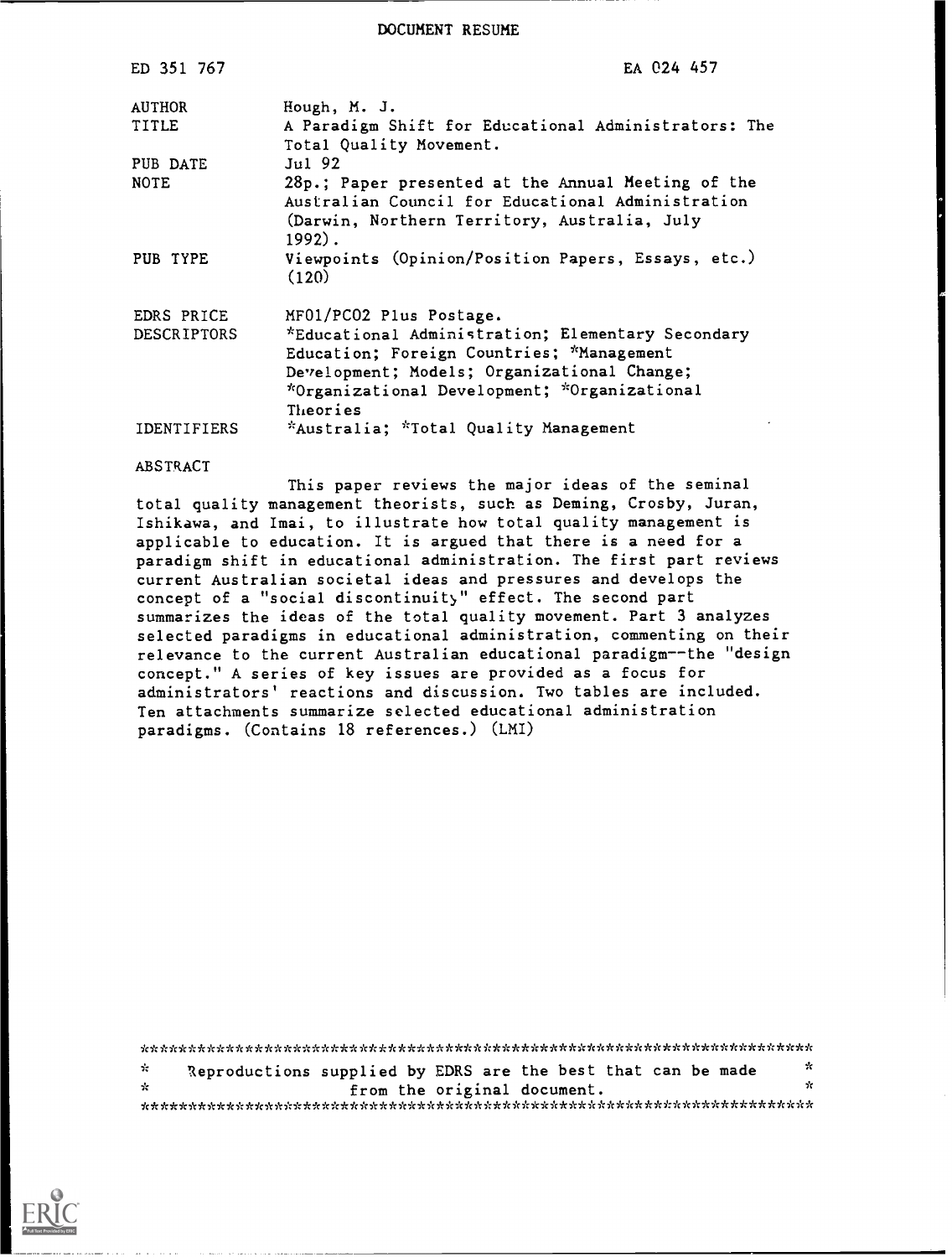$\pmb{\ast}$ 

### A PARADIGM SHIFT FOR EDUCATIONAL ADMINISTRATORS:

### "THE TOTAL QUALITY MOVEMENT"

U.S DEPARTMENT OF EDUCATION Office of Educational Research and Improvement

- EDUCATIONAL RESOURCES INFORMATION CENTER (ERIC)
- LYThis document has been reproduced as<br>received from the person or organization<br>originating it
- Minor changes have been made 10 improve reproduction duahly
- Points of view or opinions stated in this docu<br>ment ido: not inecessarily represent <sub>O</sub>fficial<br>OERI position or policy

"PERMISSION TO REPRODUCE THIS MATERIAL HAS BCEN GRANTED BY

TO THE EDUCATIONAL RESOURCES INFORMATION CENTER (ERIC).

# Professor Michael Hough University of Wollongong



**BEST COPY AVAILABLE**  $\mathcal{Z}$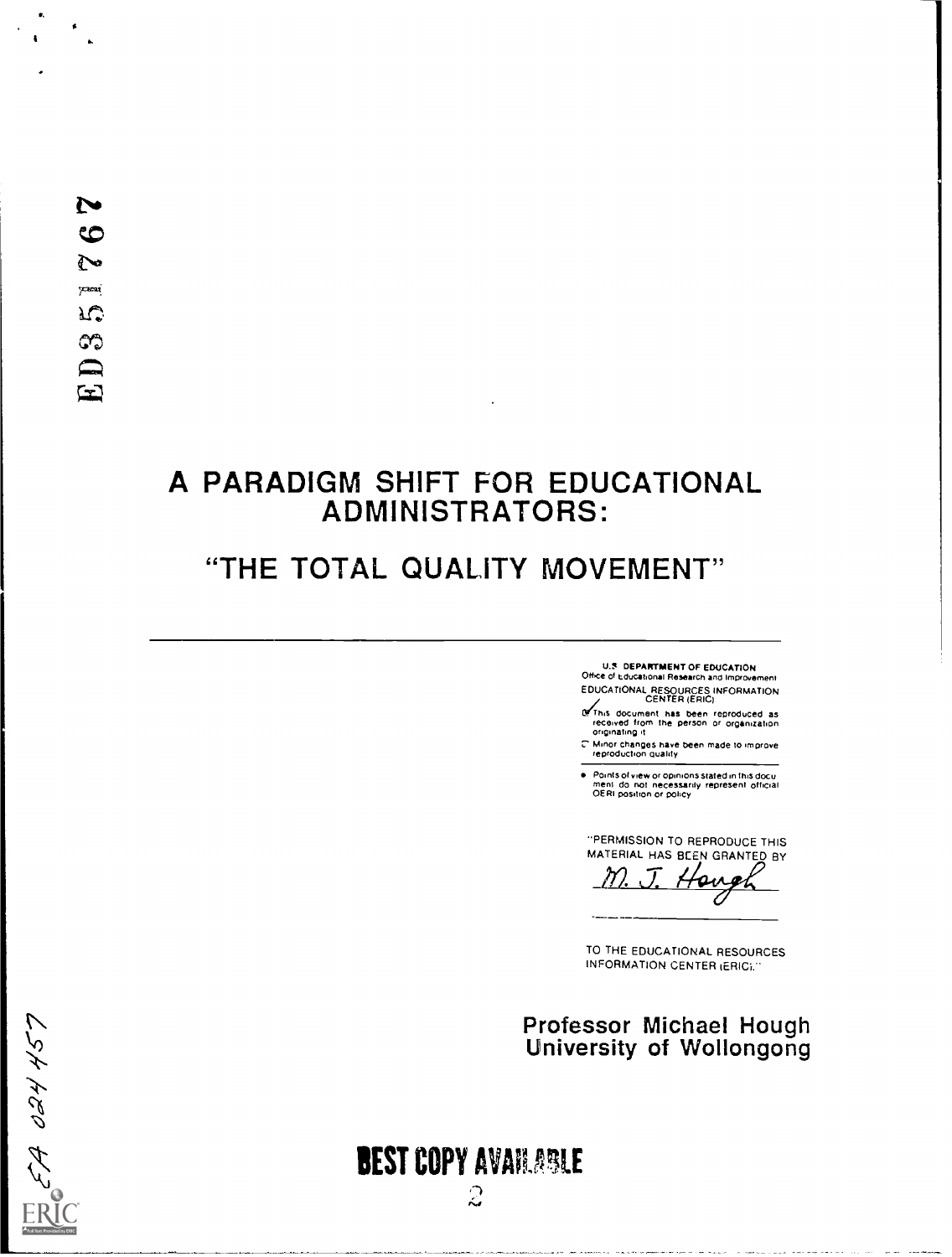#### ABSTRACT

The Total Quality Movement is providing a paradigm shift in all aspects of management and administration. Partly driven by the "Need for a Clever Country" agenda, many organisations are being urged to adopt the precepts of the "Total Quality" movement as the basis of more effective operations. This paper reviews the major ideas of the seminal "Total Quality" theorists such as Deming, Crosby, Juran, ishikawa, !mai and shows that "total quality" has complete applicability to the service field of education. The presentation concludes with an analysis of how the paradigms of educational administration may have to be altered to accommodate the advice and ideas of the total quality movement.

#### INTRODUCTION

The basic purpose of this paper is to discuss the need for a paradigm shift in educational administration. In order to do this, the following areas will be covered:

- 1. current Australian societal ideas and pressures will be reviewed, from which the concept of a "social discontinuity" effect will be argued.
- 2. the ideas of the "total quality" movement will be summarised
- 3. selected paradigms in educational administration will be analysed with a view to commenting on their perceived relevance and adequacy for this above (current) situation. This analysis concludes with a series of key issues/questions or concerns which are provided as a focus for educational administrators' reaction and discussion.

#### AN ANALYSIS OF CURRENT AUSTRALIAN CONCERNS AND PRESSURES

This analysis will be made in the following key areas:

- 1. the general pressures and ideas coming from the "information society" arguments
- 2. the concerns and pressures of Australian society in the 1990's
- 3. overall trends and changes in societal-managerial relationships.

There is little doubt that society in general is experiencing many change pressures as it undergoes the transformations in what Toffler (1985) analyses as a change from agrarian (first wave) to industrial (second wave) to information (third wave) societies. Attachment 1 provides an analysis of the key features of these different societal emphases. Toffler (1991) has continued his analysis of societal change in "Powershift" in which he argues that social bases of power are moving from violence through wealth to information. His analysis of the factors associateo with an information base to power are provided in Attachment 2.

Ellyard (1990) has also provided an excellent overview of the probable societal and educational changes facing Australians over the ne<sup>14</sup> two decades, and his viewpoints are summarised in Attachment 3.

The ideas summarised in thr se attachments support the viewpoint that societal change has entered a period of "discontinuity" - in which "the future" is not simply a projection of "the past". Accordingly it is likely that the general requirements of people - both individually and collectively to thrive in the "information era" will be based on a set of human characteristics such as:

- Flexible
- Adaptive
- Develop to a high degree a current set of Knowledge, Skills and Understandings
- Anticipating and Coping with Change
- Skilled in Information Technologies
- Willing to Continue Learning Across a Lifetime.

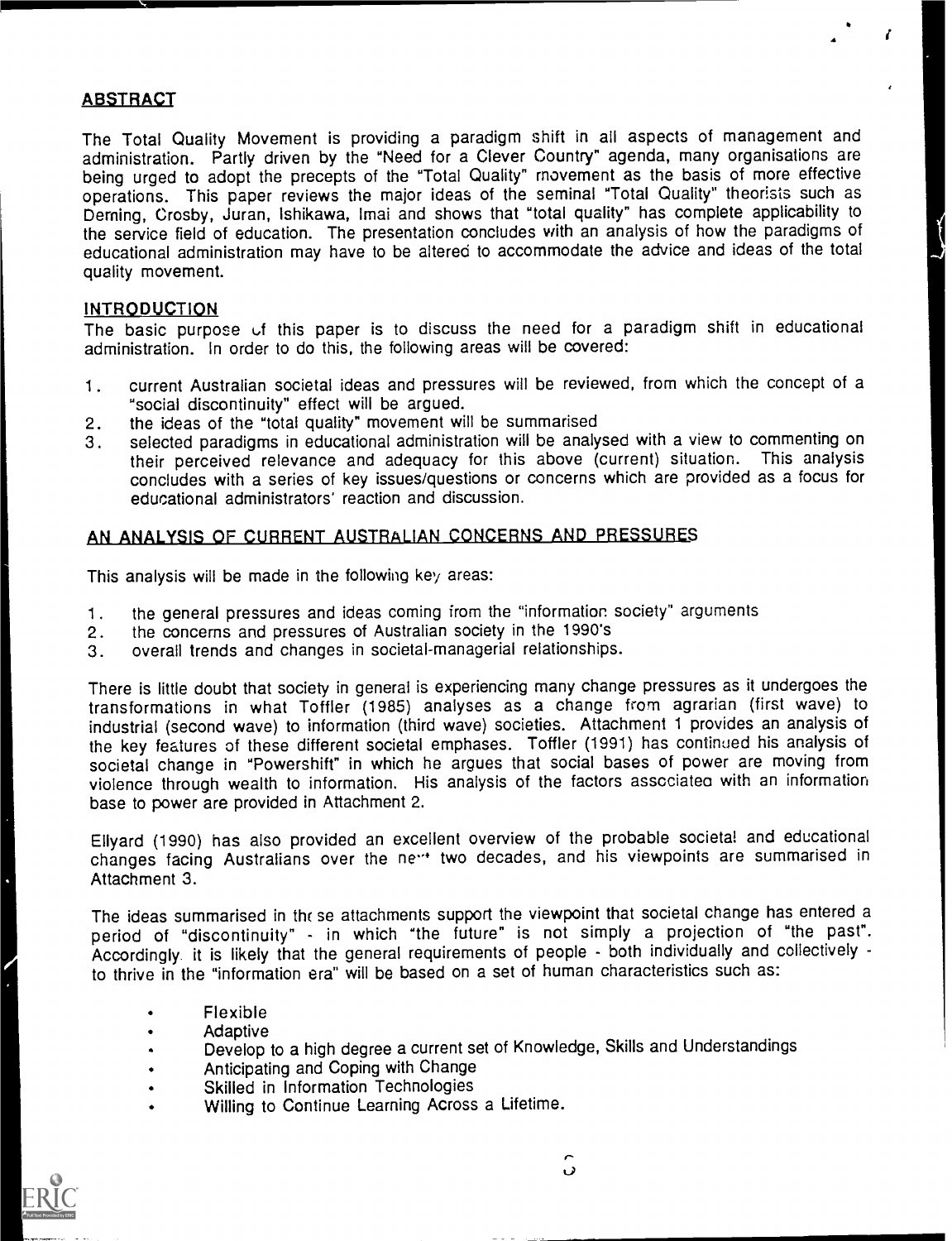A "shopping list" of requirements such as these has world-wide implications for educators, but overlaying these general trends is a series of specifically Australian characteristics and pressures, which will now be briafly analysed.

As illustrated in Attachments 4 and 5, the Australian environment is going through a period of "soul searching" and concern, accompanied by a series of analyses, actions and proposals aimed at restoring confidence through improved productivity and increased employment opportunities.

The impetus for change in education at the national level is largely being driven by non-educators (Finn, Mayer and Carmichael) and has a business/trade union/training emphasis directed towards an increased skill base (described in outcome terms) and greater employability in an upskilled work environment, as the major focus concerns. These three major reports have been reviewed from a school perspective by Morrow (1992), and in general terms, these pressures are steadily leading to national curricula and testing/accountability requirements in sensitive/key areas of national concern. In summary, these are versions of NATIONAL POLICY and PLANNING pressures.

With perhaps unfortunate timing, these national trends are occuring in parallel with a move by most governments towards general public service reforms, a general cutback of public resources (including a "downsizing" of the public service) in such a way as to decentralise operational decision making in areas such as financial, industrial, productivity and quality concerns, ie there are versions of AUTONOMY and RESPONSIVENESS pressures.

At a recent "Directions in Education" conference (1992) held to brief and advise educators of these national developments, the author produced a discussion summary which summarises the perceived key issues and trends for educators (see Attachment 6).

In partial summary, the first component of this paper has established the perspectives that:

- there is a major social discontinuity in values and attitudes as our society moves from an industrial (second wave) to an information (third wave) society
- lack of international competitiveness has created strong national pressures on all Australian systems (including education) to become more productive
- national pressures are arising at a time which most education systems are decentralising and encouraging local autonomy.

#### PRESSURES ON MANAGEMENT THINKING AND IDEAS

The second component of this paper provides an analysis of how general management thinking has also evolved, at least in partial response to the general societal pressures already analysed. This analysis will conclude with a particular focus on the ideas of the "total quality" movement, which is a collection of ideas and arguments that are particularly pervasive at present.

Firstly, there appears a clear evolutionary relationship between societal, economic, industrialised managerial attitudes when patterns of change are viewed on a global perspective. A recent analysis by the author for some CIS (Russian) management training produced the relationships summarised in Figure 1, which attempts to summarise the changes in management attitudes and practices which occur as societal and technological change develops.



 $\zeta_{\mathbf{r}}$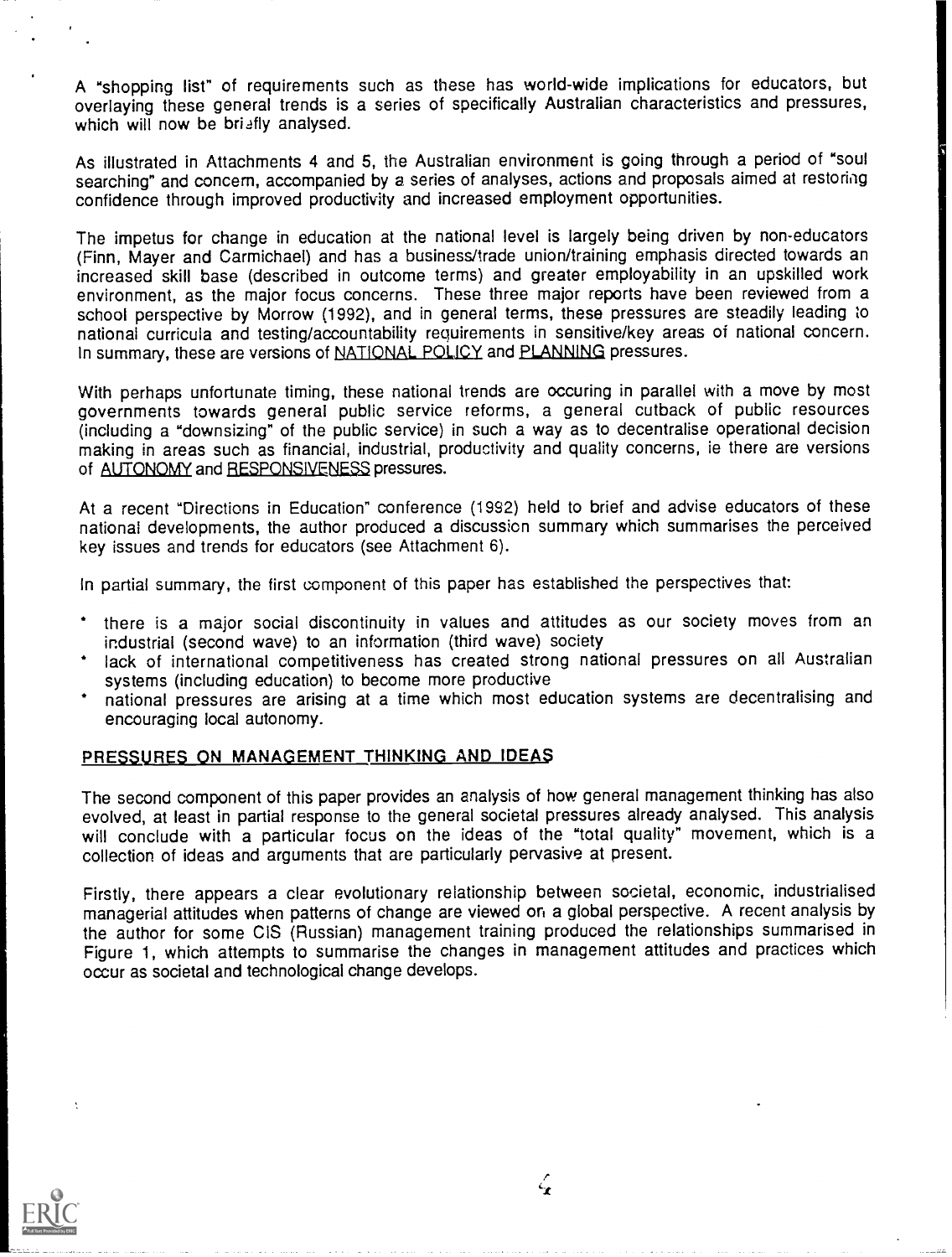#### LABOUR/CAPITAL/TECHNOLOGY INTENSIVE ORGANISATIONS

| <b>FACTOR</b>                                     | KEY FACTOR(S) AND SPECTRUM OF CHANGE/CHOICE                                                                                                                                                |                                                                                                                                                                                                                                                 |
|---------------------------------------------------|--------------------------------------------------------------------------------------------------------------------------------------------------------------------------------------------|-------------------------------------------------------------------------------------------------------------------------------------------------------------------------------------------------------------------------------------------------|
| STATUS OF<br>WORK-<br><b>FORCE</b>                | Low Expectations<br>Emergence<br><b>Low Education Levels</b><br><b>pf</b><br>Low Training Investment<br>Skilled/<br>Low Labour Costs<br>Professional<br>Classes                            | <b>High Expectations</b><br><b>High Education Levels</b><br><b>High Training Investment</b><br><b>High Labour Costs</b>                                                                                                                         |
| STATUS OF<br>CAPITAL                              | Small size of<br>Investment "Pool"                                                                                                                                                         | Large size of<br>Investment "Pool"                                                                                                                                                                                                              |
| <b>ATTITUDE</b><br>OF<br>GOVERN-<br>HENT          | Restricted ownership<br>Government domination<br><b>Protected markets</b><br>(tariffs, quotas)                                                                                             | Open ownership<br>Government frameworks<br>Open markets                                                                                                                                                                                         |
| ANAGE-<br>MENT<br><b>MEASURES</b>                 | Authoritarian<br>Downward Imposed Rules<br><b>Hierarchical Structures</b><br>Quality by Inspection<br>Low levels of freedom/<br>choice for workforce<br>Responsibility directed<br>upwards | <b>Shared Authority</b><br>Rules developed by Agreement<br>"Flat" Structures<br><b>Total Quality for all activities</b><br>High Levels of Freedom/<br>choice for Workforce<br>Responsibility vested with those<br>who need to make the decision |
| PROBABLE<br>PHASE OF<br><b>ECONOMY</b>            | Industrial $\leq$<br>Industrial<br>$\rightarrow$<br>Agrarian                                                                                                                               | Post Industrial<br>Post Industrial                                                                                                                                                                                                              |
| <b>EMPHASES</b><br>ገF<br><b>PRODUC-</b><br>$-$ ON | Tradeable<br>commodities<br>Manufactured<br>$(Domestic \rightarrow material)$<br>(Domestic<br>Market)<br>World                                                                             | goods<br><b>Services</b><br>Knowledge<br>&<br>Products<br>- Intensive                                                                                                                                                                           |
| <b>STYLE</b><br>OF1<br>ORGANISA-<br><b>TION</b>   | Labour Intensive<br>Capital Intensive<br>$\mathbf{r}$                                                                                                                                      | Knowledge<br>Intensive<br>$\mathbf{y}$                                                                                                                                                                                                          |
| <b>MINTZBERG</b><br><b>STRUCTURE</b>              | Divisional<br>Machine ><br>$Simple \rightarrow$<br><b>Bureaucracy</b><br>Structure                                                                                                         | Professional<br>Adhocracy<br>$\rightarrow$<br>$\bullet$<br><b>Bureaucracy</b>                                                                                                                                                                   |

There are a number of "classical" advice texts for managers in this time of rapid change. Two selected examples are provided in Attachment 7, which provide typical examples of the ways in which managers have been advised to grow and develop.

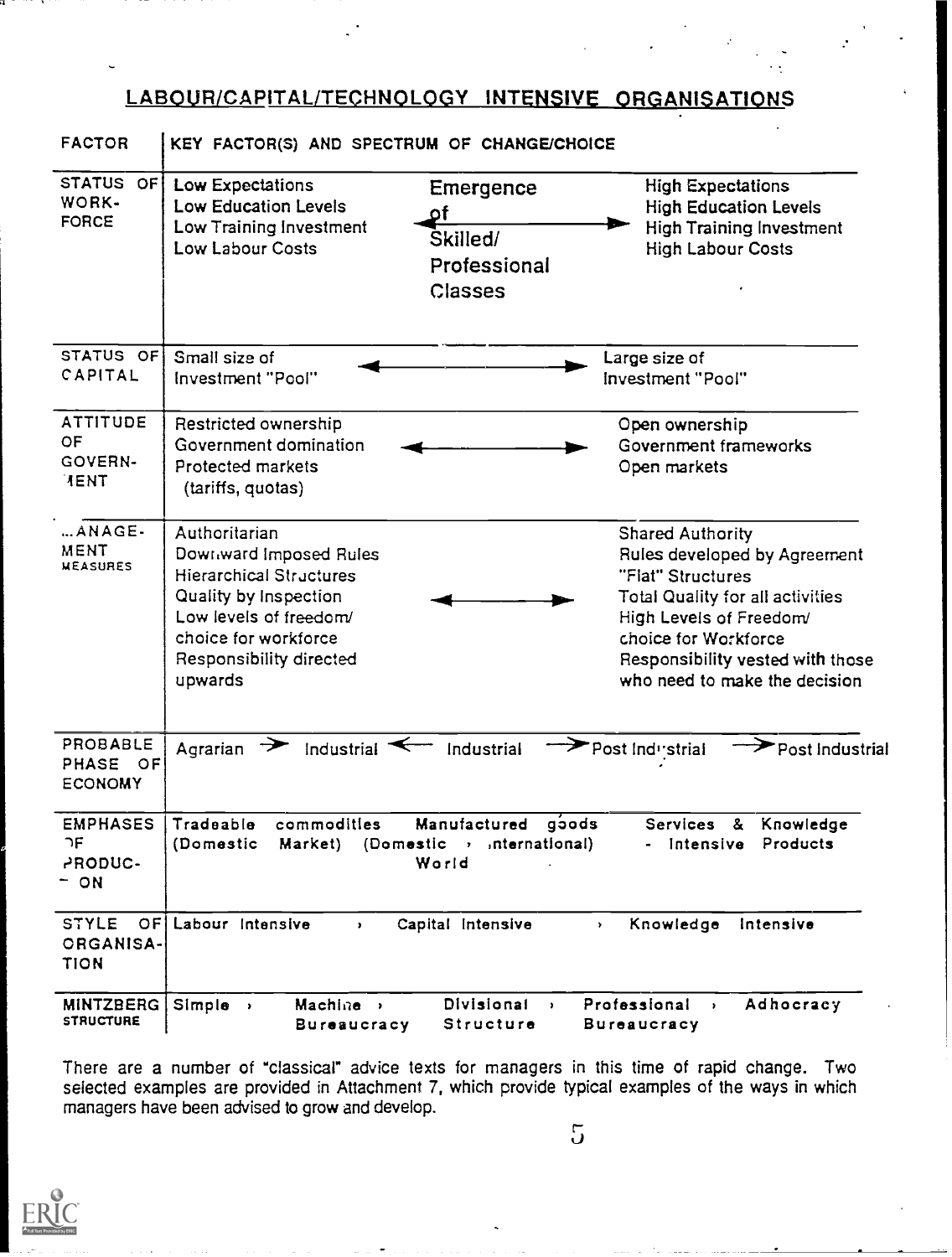A useful semantic base to the new emphases required of modern managers was provided by Jarvis (1992) when he explained the derivations of the terms "manager" and "leader", as follows:

- manager is derived from the French term: "menagerer" (literally: to mind the horses behind the field of battle)
- leader is derived from the Norse term: "löder" (literally: the one person on a Viking raiding boat who understood how to read the "lodestone" which was a crude compass).

Bennis and Nanus (1985) provided the underlying analyses that present day organisations are over managed and under led, where the term "manager" is connected with "organisation and control" and "leader" is connected with "vision and influence".

Therefore, just as our managers have been urged to "let go of the detail", and concentrate on "leading and delegating", our Western management thinking has become increasingly aware of the ideas and practices of the "quality movement". This is in part because our societies have become increasingly focussed on the greater productivity and achievements of the "total quality" practices of other countries - especially but not only, Japan.

In summarising the "total quality" movement, a cautionary comment must be established about regarding "quality" practices as something uniquely or totally associated with the Japanese culture and, therefore, by implication at least, not applicable or transferable to a Western (or Australian) culture. It is important to understand that the seminal theorists in the "total quality" movement are from the USA, and J Edwards Deming (in particular) was provided to the Japanese as part of post-WWII reparations by the USA.

The key ideas usually associated with the "total quality" movement are:

- 1. "total quality" is a mindset that has begun to pervade much of Western management thinking partly due to the success of those countries which emphasise it.
- 2. the key "theorists" of quality are: Deming, Juran, Crosby, Ishikawa, lmai
- 3. some key concepts of quality theories see Attachment 8 for details
- 4. some key ideas/emphases from the quality movement:
	- 4.1 a quality organisation is one which concentrates on being a problem solving, self-renewing organisation which concentrates on processes and people
	- 4.2 the basic purpose of any organisation is to provide service for customer(s)
	- 4.3 customer(s) are both internal and external to an organisation
	- 4.4 different customers require different concepts and levels of quality
	- 4.5 managers should spend time on developing "tomorrow's organisation", whilst empowering and trusting subordinates to run "today's version of the organisation"
	- 4.6 the emphasis is on a quality process, with an overall objective of a satisfied customer
	- 4.7 quality assurance is a natural component of a total quality system.

The National Industriai Extension Service (NIES) 1991 provides Australian context advice when it identifies the key elements of Total Quality Management as:

- Everyone serves a customer (external or internal)
- All systems inhibit variability
- Everyone works in a system
- Management of processes must be based on facts and data
- Work to improve output, by improving the process
- Continuous improvement as a way of life
- Improvement must be plan driven, not reaction driven
- Quality does not cost it pays

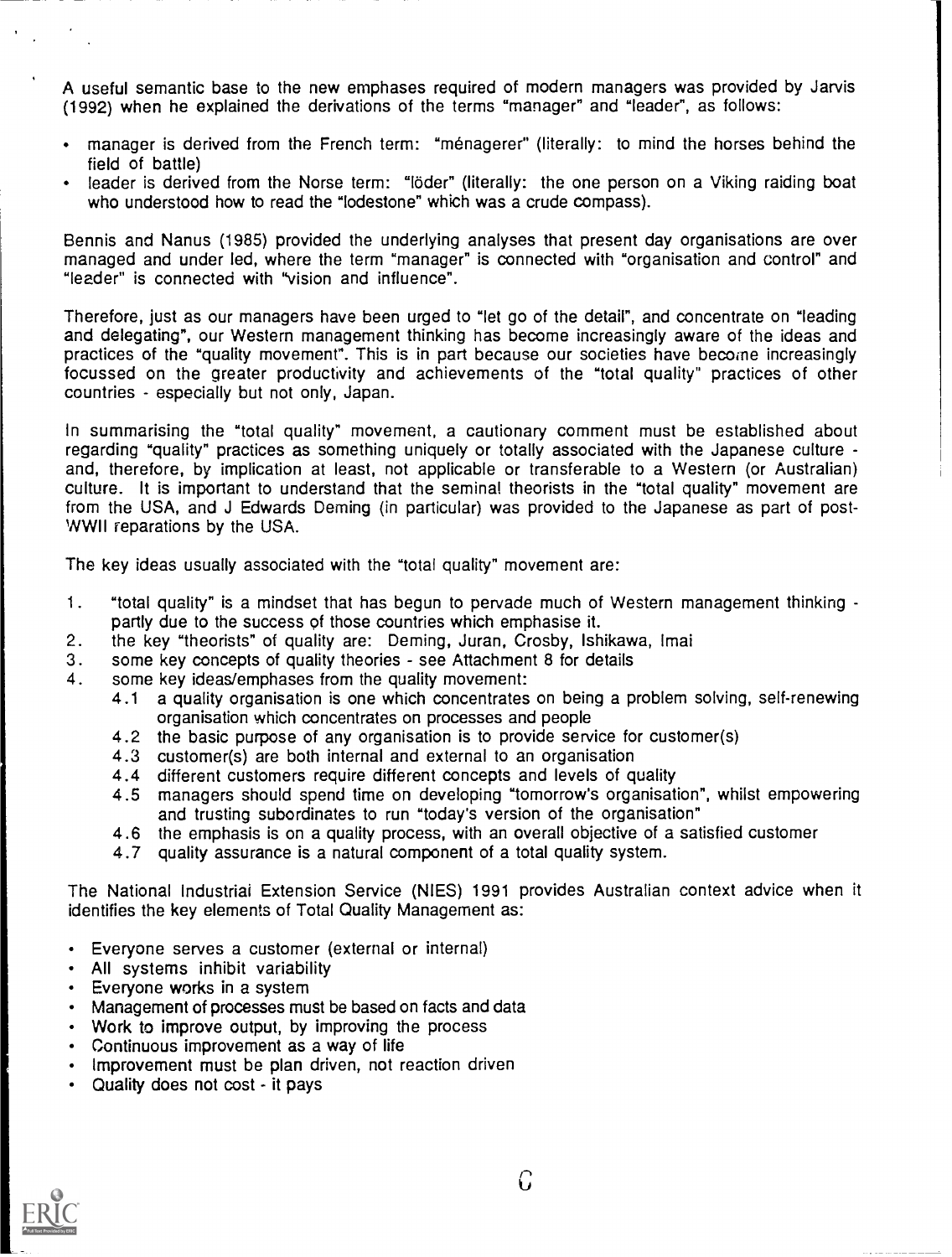Unfortunately, an early reaction from the service sectors (which include education) was to view "total quality" as a manufacturing related concept, and one that would have applications only to organisations that produce "things" (product). It would be a grave underestimation of the power and scope of "total quality" thinking to regard it as a manufacturing based logic system. For example, Attachment 9 provides a checklist of quality ideas for the financial services sector. In commencing our build-up of understandings of applying "total quality" to educational practice, Edmonds (1992) suggests that in establishing quality service concepts, schools need to examine and assess:

- their reliability
- their competence
- their responsiveness
- their accessibility  $\bullet$
- their communicativeness
- $\bullet$  . their credibility
- their security
- their conformance
- their performance
- their durability
- their perceived quality; and their value for money

One particularly useful concept for all who manage or lead organisations is the "design concept" which arises from the "total quality" (and other) arguments that managers should spend more time on "tomorrow's organisation and how it will work ", rather ian double checking subordinates' efforts to run today's version of the organisation. The final section of this paper focusces on some "design concept" suggestions for educational administration.

In partial summary for this section of the paper, it has been suggested that organisations (and management approaches) are moving from a "traditional" approach to a "recommended" approach, which can be summarised by Figure 2 following:

#### Figure 2

#### "Traditional" Approach

- individual responsibility
- Downward power
- One way (downward) communication
- Confrontational problem solving (including I.R.)
- Quality as inspection by others, after the event
- A "Recommended" Approach
- Hierarchical organisations aimed at Flatter, less structured organisations aimed at group cohesiveness
	- Shared power
	- Two way (all levels) communication
	- Co-operative problem solving
	- Quality as a constant focus of all activities
		- Product or service specifications, based on customer needs
- Detailed specifications for how a job is to be done, as defined by superiors in an organisation

In this environment, the challenges for those who are labelled managers - which for educators is an issue to be discussed in the final component of the paper - the essential tasks of providing effective leadership for organisations can be summarised as:

- VISION providing a clear statement of the preferred future and how it will work
- DEVELOPING HUMAN RESOURCES particularly with regard to empowering subordinates
- CREATING FLEXIBLE. ADAPTIVE ORGANISATIONS which emphasise customer service
- OPTIMISING INFORMATION TECHNOLOGY to supplement traditional structures and middle management
- FOCUSING ON HIGH LEVELS OF SATISFACTION FOR CUSTOMERS

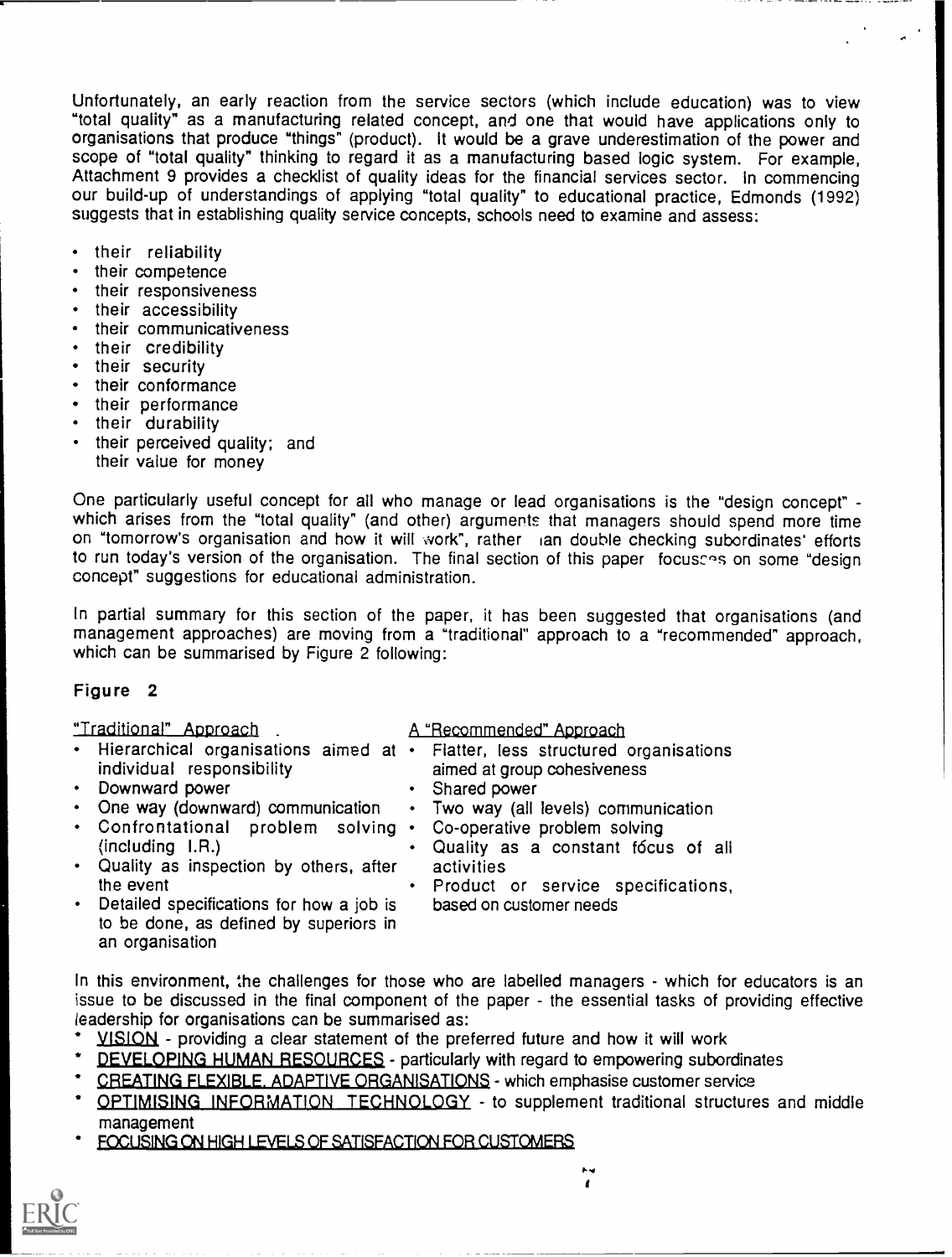#### IMPLICATIONS FOR PARADIGMS IN EDUCATIONAL ADMINISTRATION

In this section, two broad paradigms are offered to represent the ways in which educational administrators approach both education in general, and educational administration in particular. The treatments are meant to provide an "opening up" of issues which are considered increasingly important as the societal, managerial and educational pressures (reviewed in the first sections of this paper) impinge more heavily on these models and their assumptions. A review of educational research by Moe and Chubb (1990) which identified the research based factors which produce educational achievement is provided in Attachment 10.

In general, these paradigms are illustrations of the way that (preferably) educational administrators address some critical questions and issues about the "Design Concept" of education. Some questions and issues about the DESIGN CONCEPT are:

- can we sustain a model of education premised on adults (teachers) working with relatively fixed class groups (eg 20-30 students) in special locations and buildings (eg schools and classrooms)?
- can we develop performance management agreements to ensure national outcomes/requirements are met, whilst we retain local autonomy and individuality/equality?
- can we introduce and use technology in ways that retain educator involvement and confidence?
- can we develop a pedagogy for group, cooperative outcomes from schooling?
- what role does a physical location such as a school contribute to education?
- what can a school system contribute to the national agenda of concerns?

Accordingly, a summation of educational paradigms can be provided as:

#### I ABLE 1

#### EDUCATIONAL PARADIGMS

PRESENT

- schools
- Technology supplements learning in schools
- Schooling is an activity that occurs in  $\cdot$ deliberate, physical locations called schools
- Funding is premised on class sizes in the range  $20 - 30$
- Curriculum is developed at State (or local) levels
- Curriculum is evaluated through pupil achievement on tests
- at critical exit points (Y10, Y12)
- Schools are separate to other learning agencies Schools are linked to TAFE, WEA type agencies

A POSSIBLE FUTURE (?)

- Individual teachers are central to learning in Individual teachers are supplements to learning in schools
	- Technology is central to learning in schools
	- Schooling only partly occurs in deliberate physical locations called schools
	- Class sizes range widely depending on the learning outcome envisaged
	- Some curricula are nationally specified
	- Curriculum is evaluated through pupil outcomes
- Pupil achievement is assessed locally, except Pupil achievement is assessed regularly on national issues, across K-12
	-

/Cont'd

/Cont'd

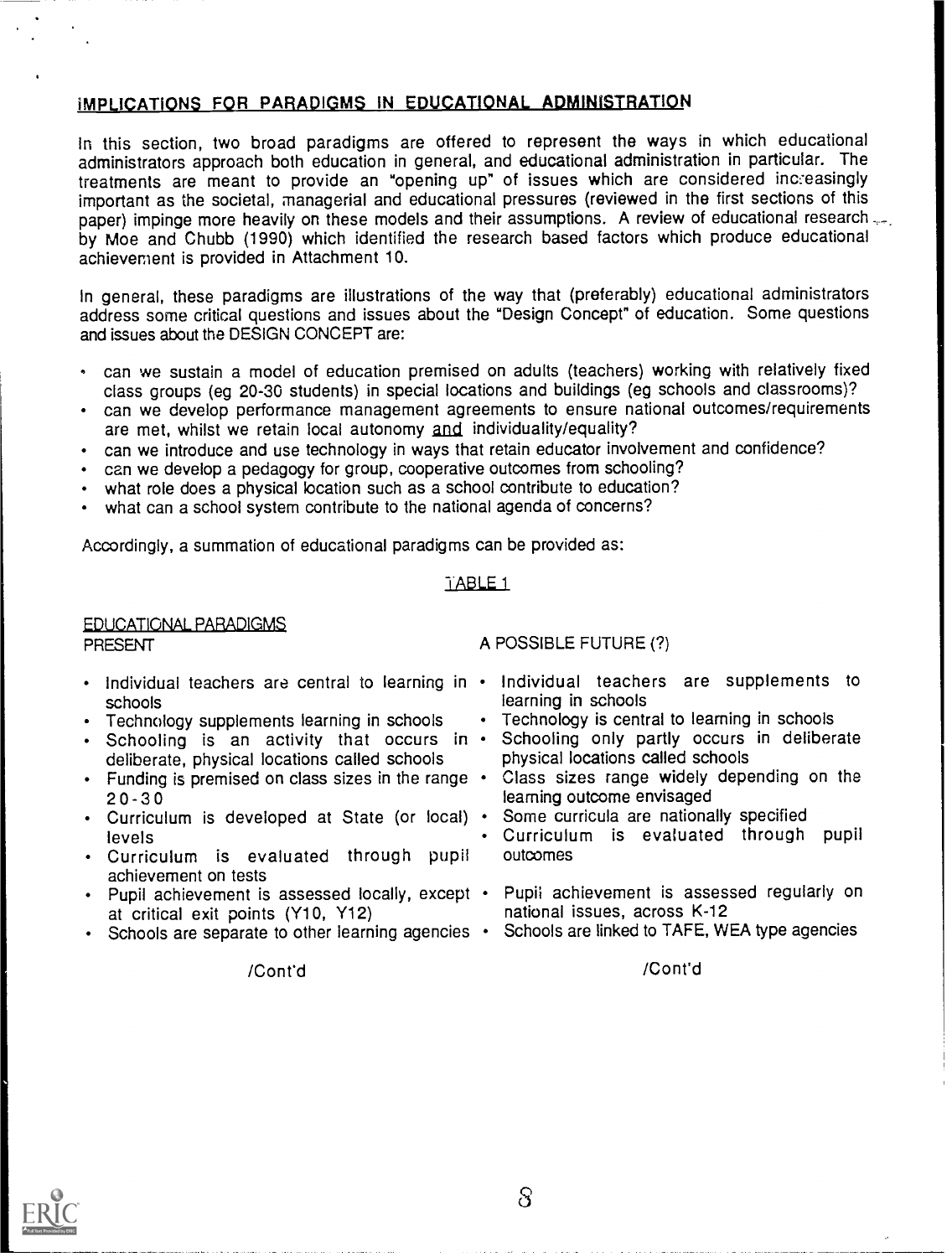- Schools are a low initial investment (capital  $\cdot$ cost) but a high recurrent cost (eg 80% spent on salaries)
- Minimal data is shared between schools and parents, business, community
- Teaching Is an Isolate Activity, with only one"grade" or "level" of professional teacher
- Curricula and learning methods (including assessment) directed towards individual achievement; and represent cumulations of past knowledge and understanding.
- Schools are capital intensive with much less commitment to teacher salaries
- Much data sharing between schools, business and community
- Teaching is a cooperative activity, with differing levels of 'professional, teacheraide" grades
	- Curricula and learning methods (including assessment) directed towards cooperative behaviour and group outcomes; and represent ways of thriving in an information society.

#### TABLE 2

#### EDUCATIONAL ADMINISTRATION PARADIGMS PRESENT

- Educational administration is different from  $\cdot$ management
- Educational administrators should come "from the ranks" (the Headmaster heritage)
- Body of knowledge: Teaching, Curriculum, Discipline, Pedagogy, Working with Teachers
- special training or qualifications
- No professional update requirement
- Emerging professional organisation

### Educational administration is a form of public

- sector leadership Educational administrators could come from a
- range of public/private sector backgrounds Body of Knowledge: Leadership of Educational Institutions, Planning, Human Resources, Evaluation, Communication, Supervision, Financial and Information Management
- Educational administration does not require Educational administration does require specific training and qualifications
	- Professional update requirement

A POSSIBLE FUTURE (?)

Mature professional organisation

#### CONCLUDING COMMENTS

It is unlikely that educational administrators will be given much more time to undertake their own reforms of the educational organisations and educational practices in the institutions for which they are responsible. The alternative is political and/or societally imposed change requirements.

This paper has attempted to trace the strong societal, managerial and educational pressures for change have produced an environment in which the "design concept" of education will increasingly be pressured to accommodate these influences.

It seems intrinsically more satisfying for educational administrators to address existing assumptions and practices with a view to the professional retaining fundamental control over such change.

The "total quality" movement has had a very significant impact on the management practices of many organisational sectors, and it will continue to impinge on service environments such as education.

Accordingly, this paper has attempted to sensitise educational administrators to pay increasing attention to "tomorrow's" educational organisation and its practices - even if it is only to prevent non-educators imposing their "design concepts" in an ad hoc sequence of enforced change. Much more positively, the "total quality" movement opens up encouraging opportunities for the quality process and long term interests of educators - as distinct from trainers - to be encapsulated into better paradigms and practices of educational administration.



 $\varsigma_t$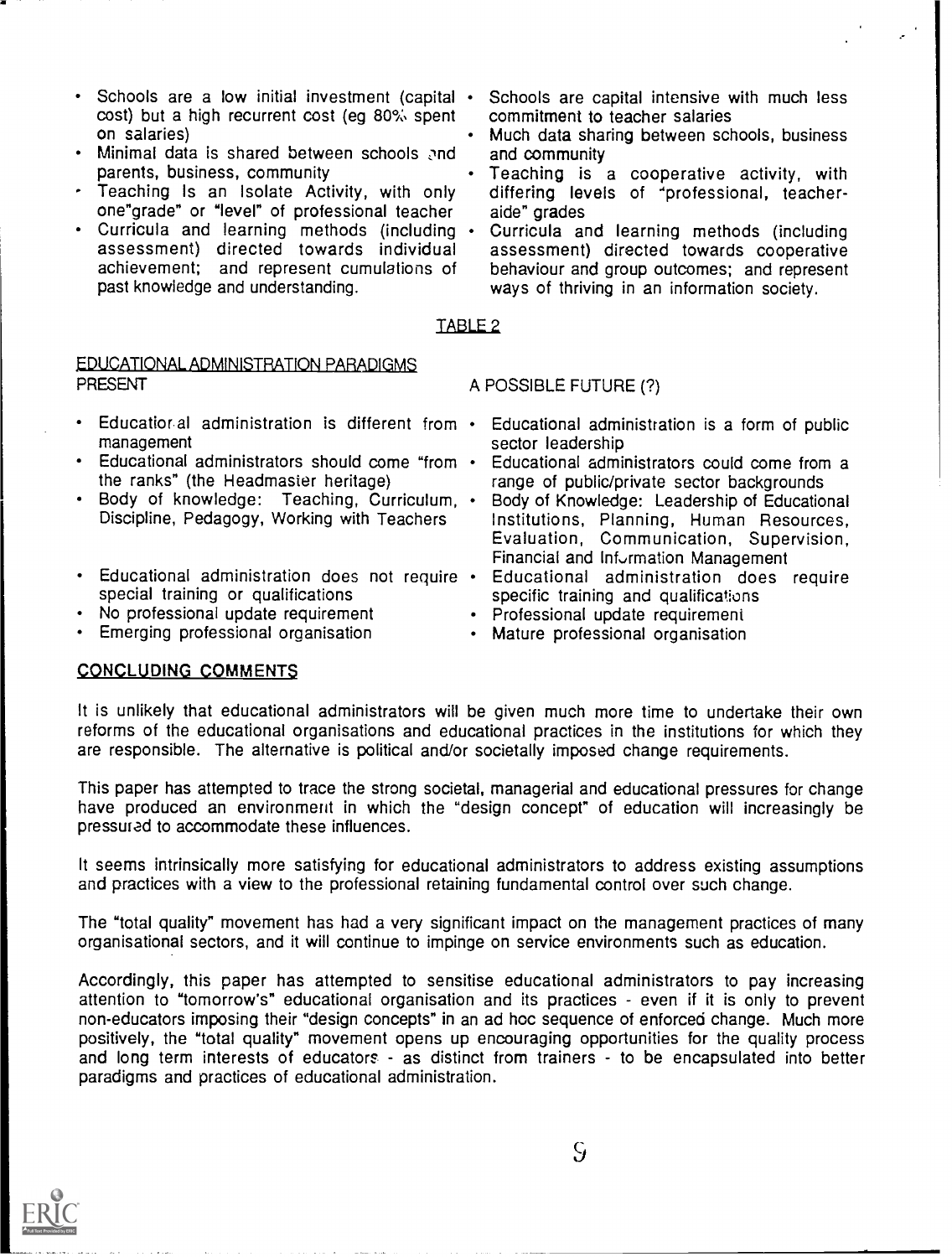| Attachment 1  | Toffler: The Third Wave                                       |
|---------------|---------------------------------------------------------------|
| Attachment 2  | Toffler:<br>Powershift                                        |
| Attachment 3  | Ellyard: Leadership and Management for the Future             |
| Attachment 4  | Australian Features: The Environment 1992                     |
| Attachment 5  | An Australian Perspective on the 1980's                       |
| Attachment 6  | A "Directions in Education" Conference: Key Trends and Issues |
| Attachment 7  | Organisational and Managerial Challenges                      |
| Attachment 8  | Key Features of the "Total Quality" Movement                  |
| Attachment 9  | Quality in Financial Services                                 |
| Attachment 10 | Factors which Produce Educational Achievement                 |

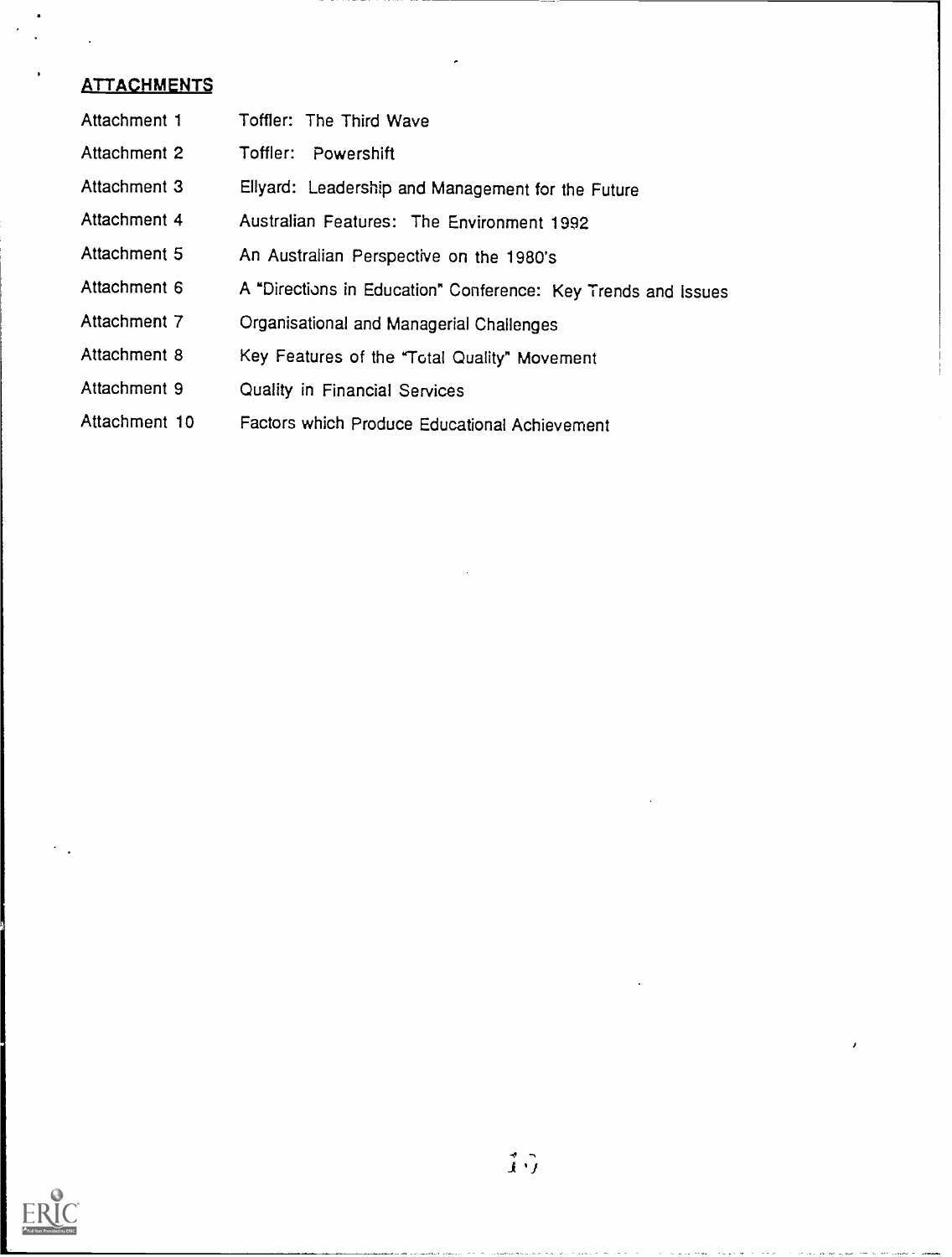#### A Toffier: THE THIRD WAVE (1985)

PRE-INDUSTRIAL ERA (1st Wave)

Small family groups. Rural economy. Emphases on survival and coping. Few organisations. Little need for understanding/skills related to groups. Church and Army were major organisations.

INDUSTRIAL ERA (2nd Wave)

Developed skills/attitudes necessary to cope with mass production/technologies of production. Emphasis on consumption. Values related to specialisation and standardisation. Social groupings based on large urban complexes. Social groupings based on large urban complexes. emphasis/awareness of costs and by-products of consumption oriented society. Organisational studies/management studies grew out of need to work with large complex organisations in a growth era.

#### INFORMATION ERA (3rd Wave)

Developing skills/attitudes needed to cope with service industries and emphasis on sharing<br>and using knowledge. Relative decline/displacement of manufacturing. Development of inter-linked economies and corporations. Emphasis on service, defined as quality for the individual customer. Values relate to integration and overall quality. Awareness of byproducts, emphasis on sustainable development. Organisational/management studies will need to cope with problems of downscaling organisations, increasing flexibility in a static or decline era.

#### SOCIAL PRIORITIES OF THE 1990s

Issues: Conservation. The Lowing of Growth: Sustainable Development; Concern for Global Ecosystem. Interlinking Economics and Countries; Global Shifts in Productivity and Power Centres; Re-emergence of "capitalism".



 $\mathbf{1}$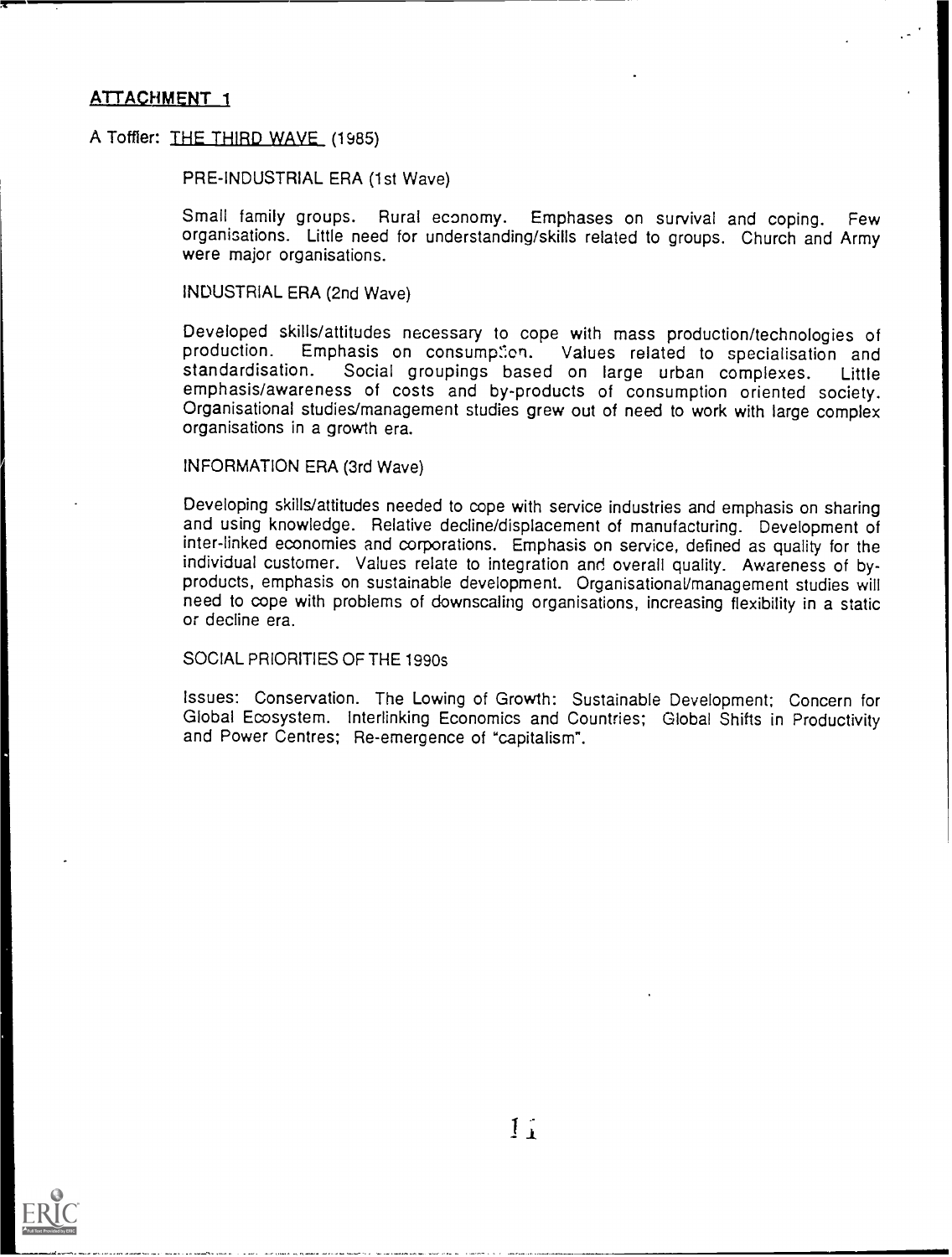#### A Toffler: POWERSHIFT, Bantam 1991

| Power Source:      | Violence, Wealth, Knowledge                                                                                               |
|--------------------|---------------------------------------------------------------------------------------------------------------------------|
| New Power Sources: | Robots; Computers; Research; Education;<br>Management Improvement; Electronic Finance;<br>Communication; Market Research. |

New Shifts in Power:

Innovative, brain based companies (less capital) Individuals within organisations Symbolic use of money Qualitative aspects to employment Smaller, tailored production "runs" Advanced economies use less raw materials (problem for Australia) "Third Wave" emphases have weakened Marxist/socialist economies and free market approaches Product/market information gives power to suppliers Lower inventories/J.I.T. reduces wholesalers, warehousers Computerisation breaking down organisational hierarchies Growing diversity in cultures: less majorities more minorities Religious fundamentalism - Reactionary pressures of freedom, press Limits of industrialisation reached in "Third Wave" countries - offload to 2nd wave economies Speed of production increasing in 3rd wave economies and is a key reason for ascendancy

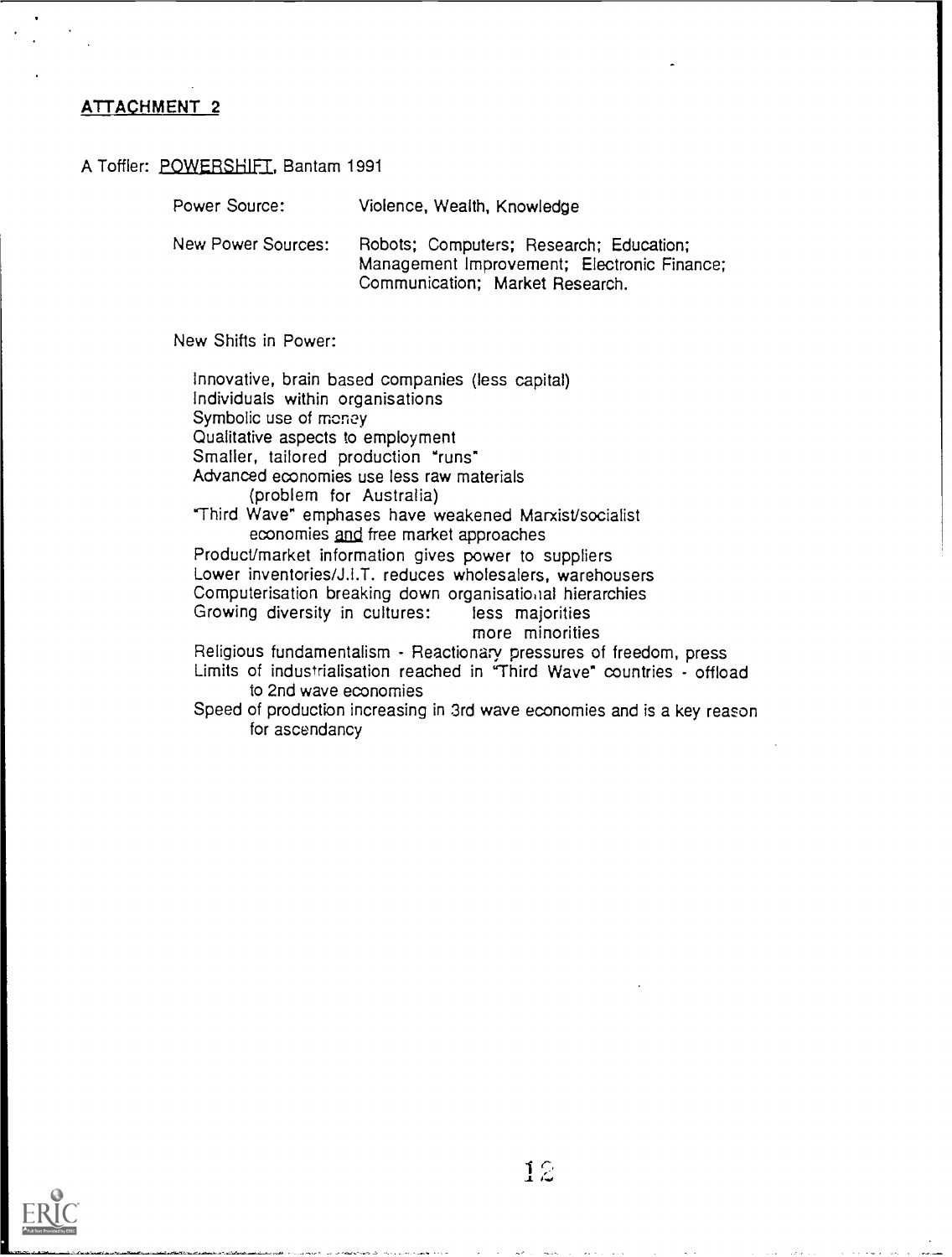#### Ellyard P (1990), LEADERSHIP AND MANAGEMENT FOR THE FUTURE

- 1. Need to emphasise Vision Driven Planning.
- 2. Concept of Preferred Future is most important, but surprisingly little discussion.
	- 2.1 Element of "self fulfilling prophecy: if we can visualise a preferred future.
	- 2.2 We need to have an IMAGE (ie conceptualisation) of our preferred future.
	- 2.3 Use major events to drive our future (eg Greenhouse Effect).
- 3. Some Observations
	- 3.1 Three major current "revolutions": information Technology - based on silicon chip developments Biological - based on DNA research Ecological - based on understanding inter-relatedness
	- 3.2 Forecast: 50% of present job categories absent in next 20 years 25% "disappeared" 25% "new"
	- 3.3 1990s and era more focussed on public good, vision. Cooperative globalism.
- 4. Some encouraging developments
	- 4.1 "Lifelong Learning" culture repiscing the "Education Work Retirement" life cycle.
	- 4.2 Key initial requirements: Capacity to learn Literacy, numeracy and language mastery Desire to learn Confidence to be a lifelong learner
	- 4.3 Key subsequent requirements: Opportunity to learn Encouragement and Development of learning skills and attitudes
	- 4.4 OECD Nature of Learning:
		- 3 educational "passports":

traditional (literacy, numeracy, language, etc) vocational (multiskilling, career paths, training) enterprise - positive, flexible approach to change initiate creative ideas, confidential communicator able to implement ideas

4.5 Carnegie Foundation suggestions:

Education for creativity (not conformity) cooperation (not competition) global (not national) public benefits (not private benefits)



 $1<sub>3</sub>$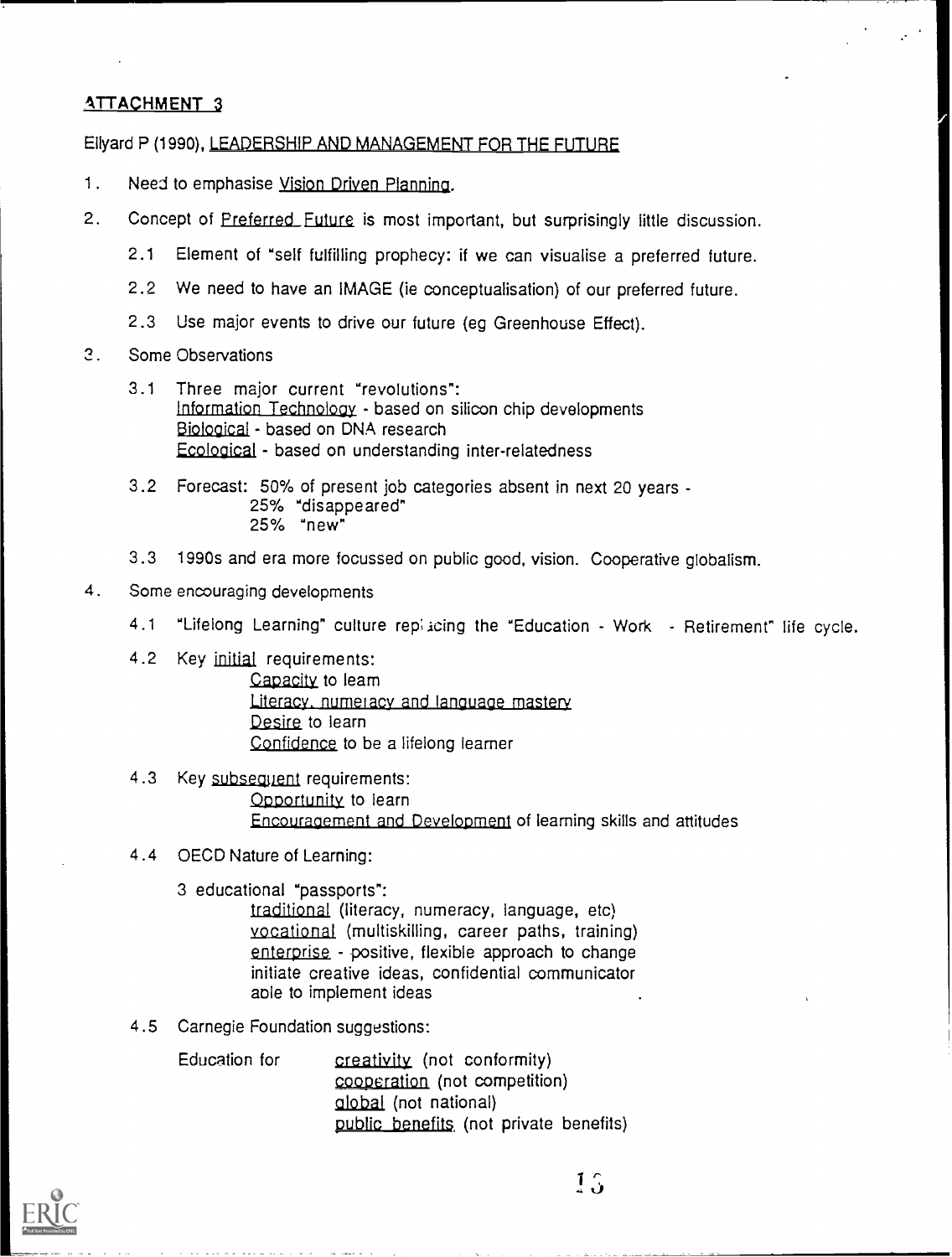#### AUSTRALIAN FEATURES

Decline in living standards Analysis of the 1980s "Clever Country" Agenda **Training** Multiskilling National registration Total quality National forum on "good ideas" Finn Report, Mayer Report, Carmichael Report

#### THE AUSTRALIAN ENVIRONMENT 1992

Opening up of domestic markets Reduction in tariffs/protection Need to expand internationally Mature Markets New technologies "failing" in early promise of new job creation Exchange rates Cost reduction pressures (especially labour) Social environmental pressure groups Privatization Union expectations Education levels of workforce

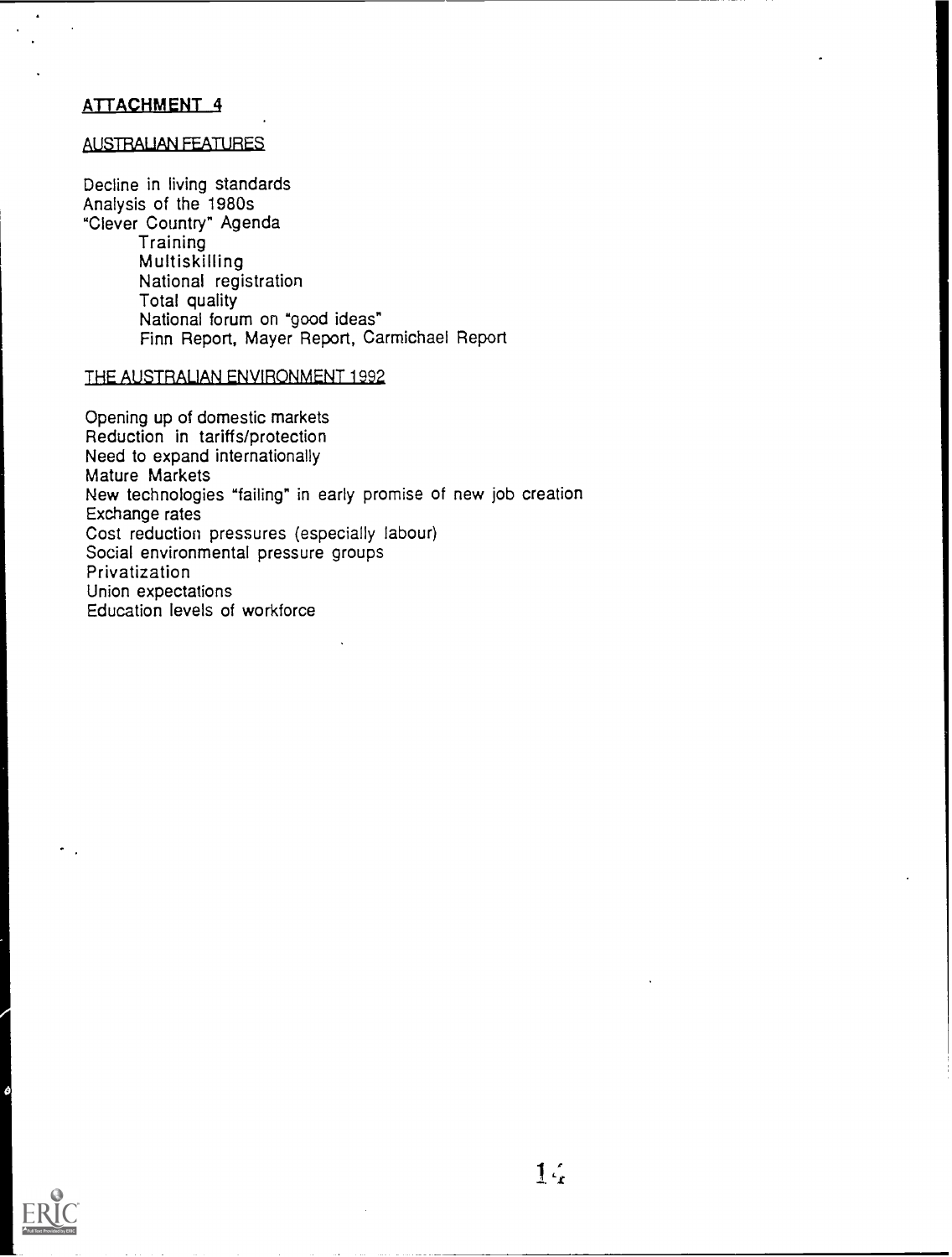#### AN ALISTRALIAN PERSPECTIVE ON THE 1980'S

McManamy (1990), <u>The Dreamtime Casino: How Australian Business Gambled Its Way into Recession</u>

#### Characteristics of a Productive Economy

Has an economic policy Has highly skilled managerial and technical people Has an educated workforce Has investment geared to productive activity

Characteristics of Australian Economy

Has no economic policy Has accountants and lawyers

Has an uneducated workforce Has investment geared to speculative activity

1

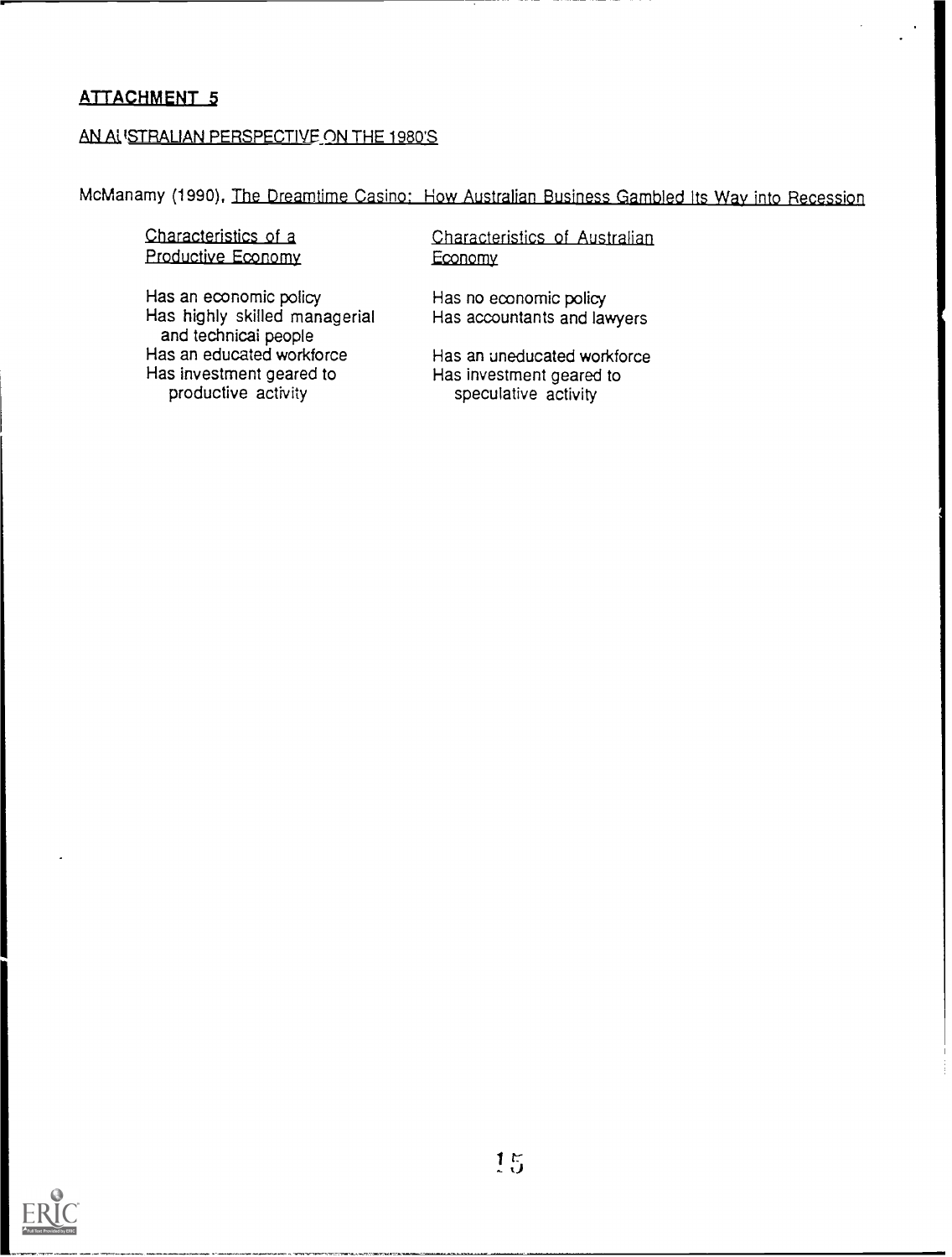#### A "DIRECTIONS IN EDUCATION" CONFERENCE: KEY TRENDS AND ISSUES

#### KEY TRENDS

- Less affluent, less competitive Australia
- Solutions directed at outcomes (employment)
- Rapid, imposed change(s)
- Key players are not educators
- "Crunch" issues: commitment (school) funding/control/"rights" (system)

#### KEY ISSUES

- CAN schools address these problems? (Trends)
- SHOULD schools address these problems?
- Are these CYCLIC problems anyway?
- Can quality come from NATIONAL INITIATIVE(S) AND COLLABORATION?
- Education vs training: is this a real issue?  $\bullet$  .
	- separate vs integrated systems?
- Pedagogy for group (as distinct from individual) outcomes<br>National frameworks (1)
	- frameworks<br>standard assessment ) to improve quality?

Can they be specific, useful approaches

- competencies )
- Reduce anonymity/lack of consultation in the change process
- Educator/school role in Y11-12 years
- How to gain educator commitment?
- Other(s)?

M.Hough June 1992

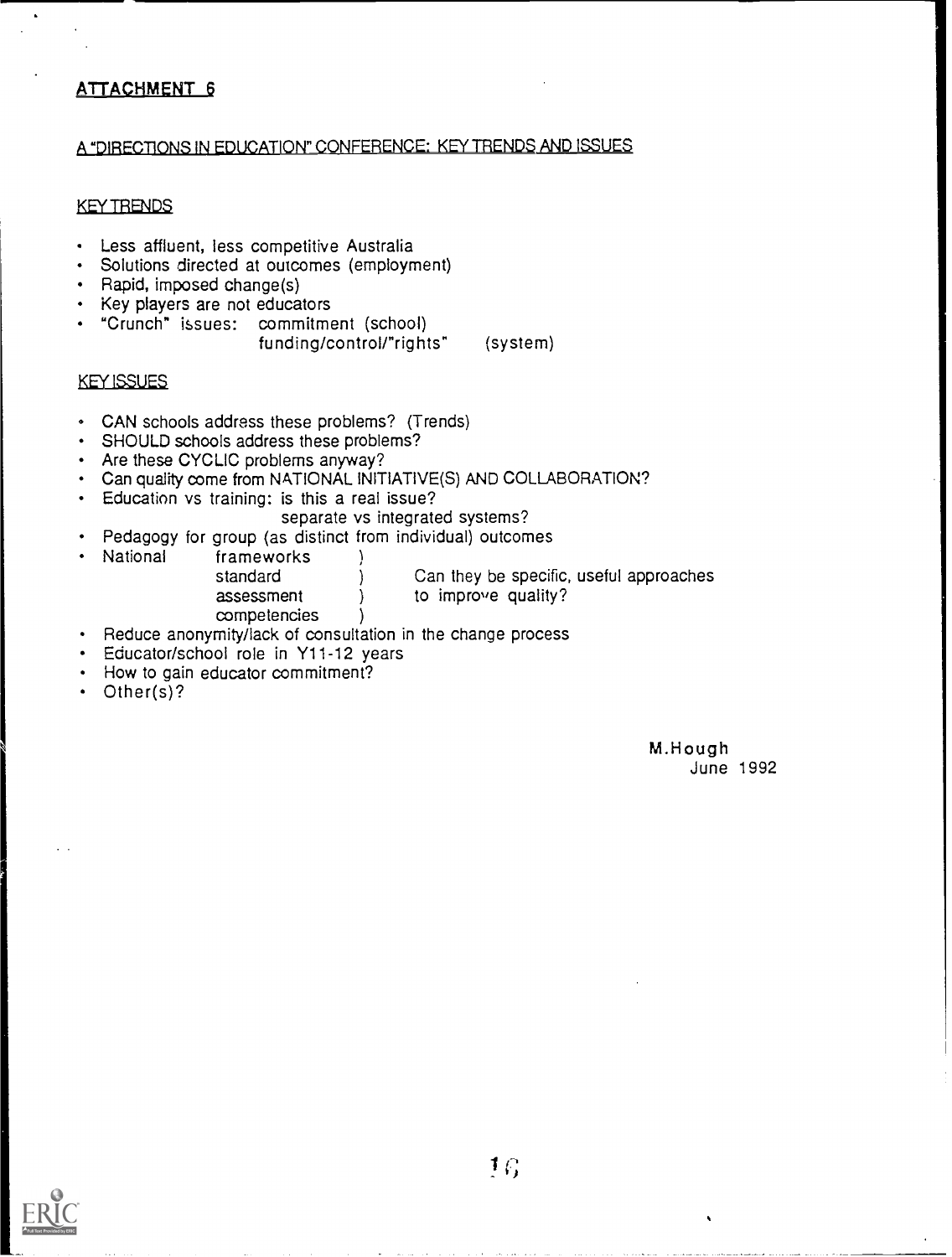#### ORGANISATIONAL AND MANAGERIAL, CHALLENGES

#### Tomasioo (1987), DOWNSIZING: RESHAPING THE FUTURE

#### EMPHASES:

- 1. Make large companies behave like small companies
- 2. Emphasis back on "core" business
- 3. Emphasis on organisational ecosystems of inter-relating companies
- 4. Focus on people and their skills: companies become "intellectual holding" agencies based on skills and knowledges.
- 5. Information systems developed to ascertain each individual's contribution to the corporate vision.

#### Peters (1987), THRIVING ON CHAOS

Flatter organisations

Differentiation, value added goods and services, niche markets

| Quality, service conscious   | <b>DELIGHTED</b> |                               |  |
|------------------------------|------------------|-------------------------------|--|
| More response to customers   |                  | CUSTOMER (not just satisfied) |  |
| More responsive organisation |                  |                               |  |

Faster at innovation

Highly trained, flexible people as principal resources of organisations

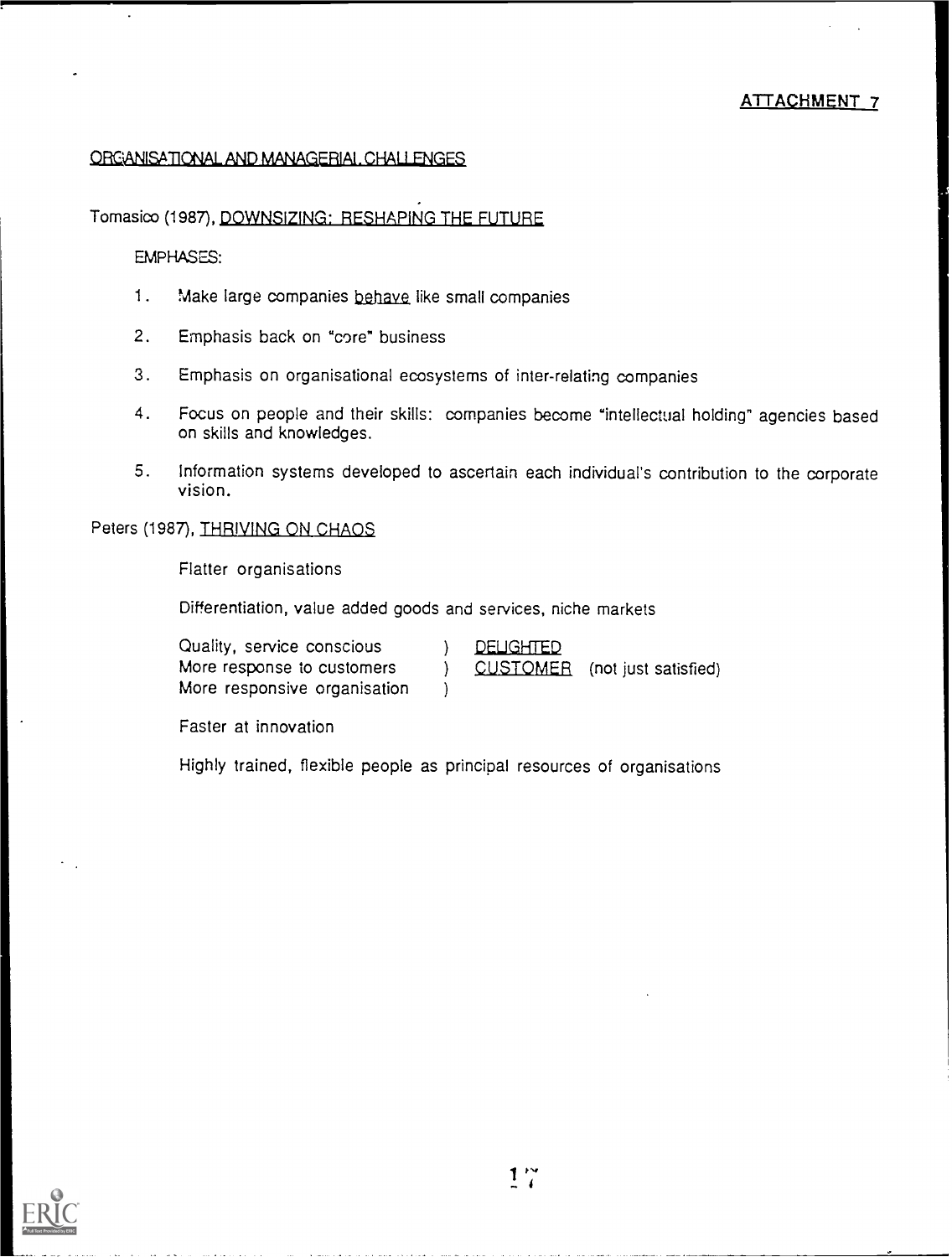### KEY FEATURES OF THE "TOTAL QUALITY" MOVEMENT

There are 4 broad "approaches to total quality at present:

- 1. The Deming Approach Deming's 14 point program.
- 2. The Juran Approach Quality control and the control sequence, quality improvement and the breakthrough sequence, and quality planning and the annual quality program.
- 3. The Crosby Approach The "absolutes of quality management" and the "basic elements of improvement".
- 4 . The Japanese Approach To develop and sustain a habit of improvement and to work toward perfection.

The main expansion now provided is of a "typical" Japanese approach - provided by Imai (1986).

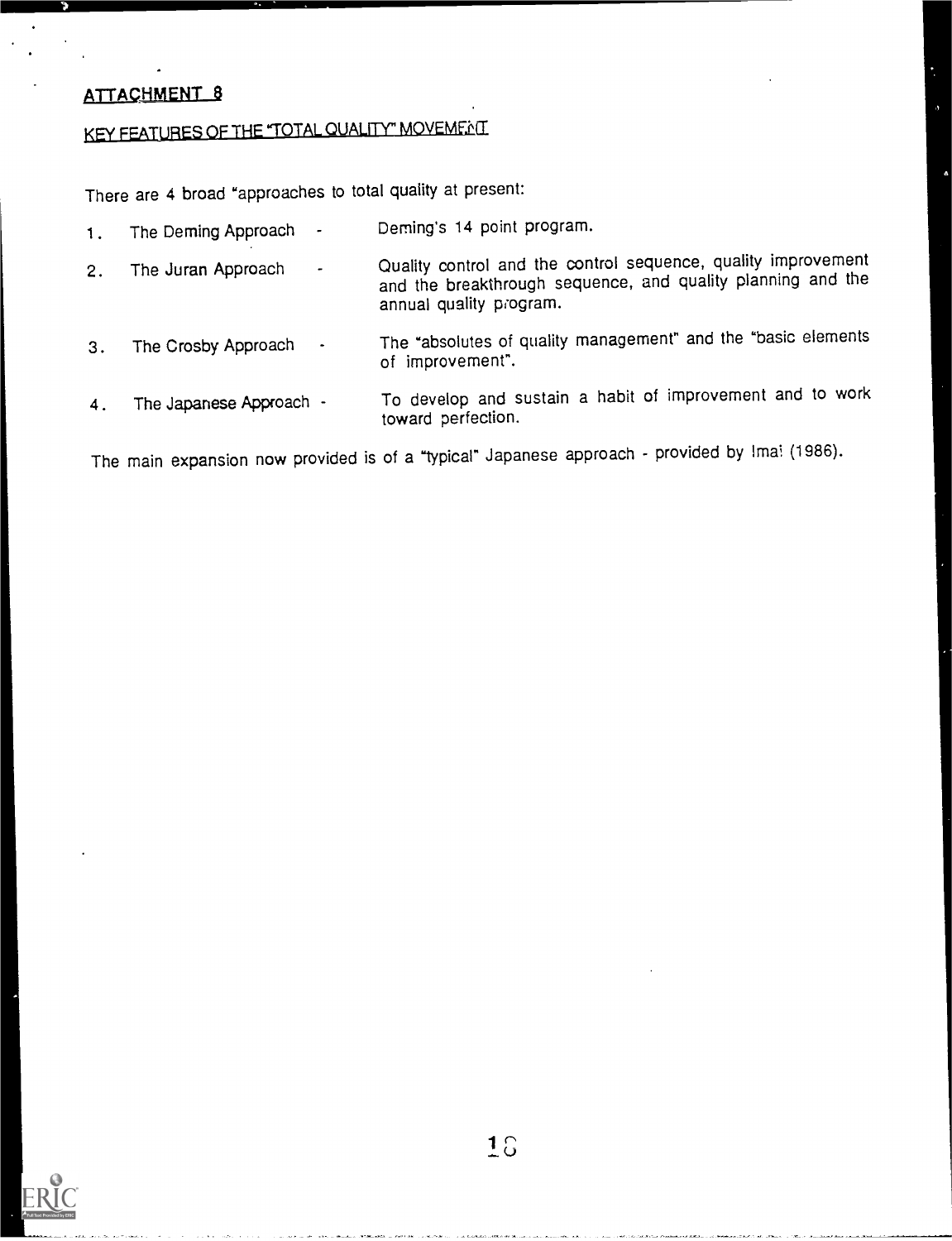#### **QUALITY CONCEPTS**

#### References: Deming W, Out of the Crisis, Cambridge University Press, 1986 Imai M, Kaizen: The Key to Japan's Competitive Success, McGraw Hill, 1986

#### Background Comments

The competitive success of Japanese industry has been a source of increasing focus, analysis and<br>comment in Western Management thought. The initial view - incorrect as it transpired - is that<br>Japanese managers/organisation

W Edwards Deming provided much of the intellectual stimulus and advice to Japanese business in the 50s (as did J Juran). The Imai book is written by a Japanese, who has spent much time in the USA, and who is attempting to

#### Key Concepts

Imai (xxix): The most important difference between Japanese and Western management concepts "Japanese KAIZEN and its process oriented way of thinking versus the West's innovation and results oriented thinking".

KAIZEN means: "ongoing improvement involving everyone".

p (xxi): "Both innovation and KAIZEN are needed ... to survive and grow"<br>p (xxxii): "KAIZEN solves problems by establishing a corporate culture in which everyone can<br>freely admit these problems. Problems can be both semifu West, cross functional problems Treety admit these problems. Problems can be both semifunctional and cross functional. ... In the<br>West, cross functional problems are often seen in terms of conflict resolution - KAIZEN strategy<br>enables Japanese management

"Underlying the KAIZEN strategy is the recognition that management must seek to satisfy the customer and serve customer needs if it is to stay in business."

p (xxxiii): "KAIZEN has generated a process oriented way of thinking, and a management system that supports and acknowledges people's process oriented efforts for improvement. This is in sharp contrast to Western managemen

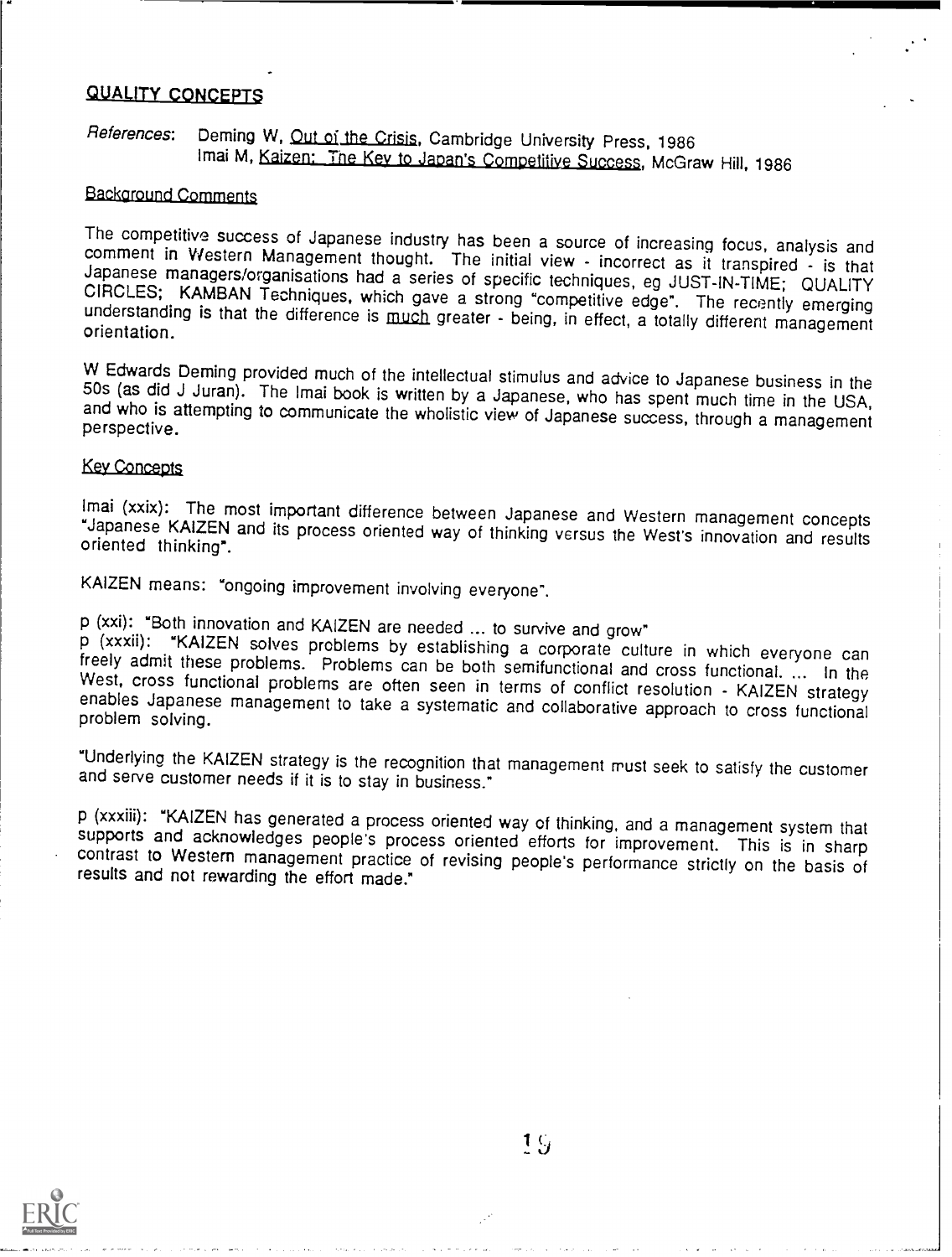#### BASIC MESSAGE\$

- 1. It is orientation towards process that gives the competitive edge.<br>2. Continuous improvement in all aspects is the key to quality.
- 2. Continuous improvement in all aspects is the key to quality.<br>3. The key roles of management should be concerned with the
- The key roles of management should be concerned with the constant improvement of the tc:al organisation.
- 4. KAIZEN means continual improvement involving everyone.



The KAIZEN Umbrella

#### KEY IDEAS

1. "Results oriented" criteria for evaluating performance are a legacy of the "mass production" society.

"Process oriented" criteria are relevant in the post-industrial, high tech. society.

2. "Process oriented" management deals with process factors, and it is process oriented thinking that enables Japan to maintain its competitive edge. The result counts, but is viewed as a key component resulting from quality process.



## BEST COPY AVAILABLE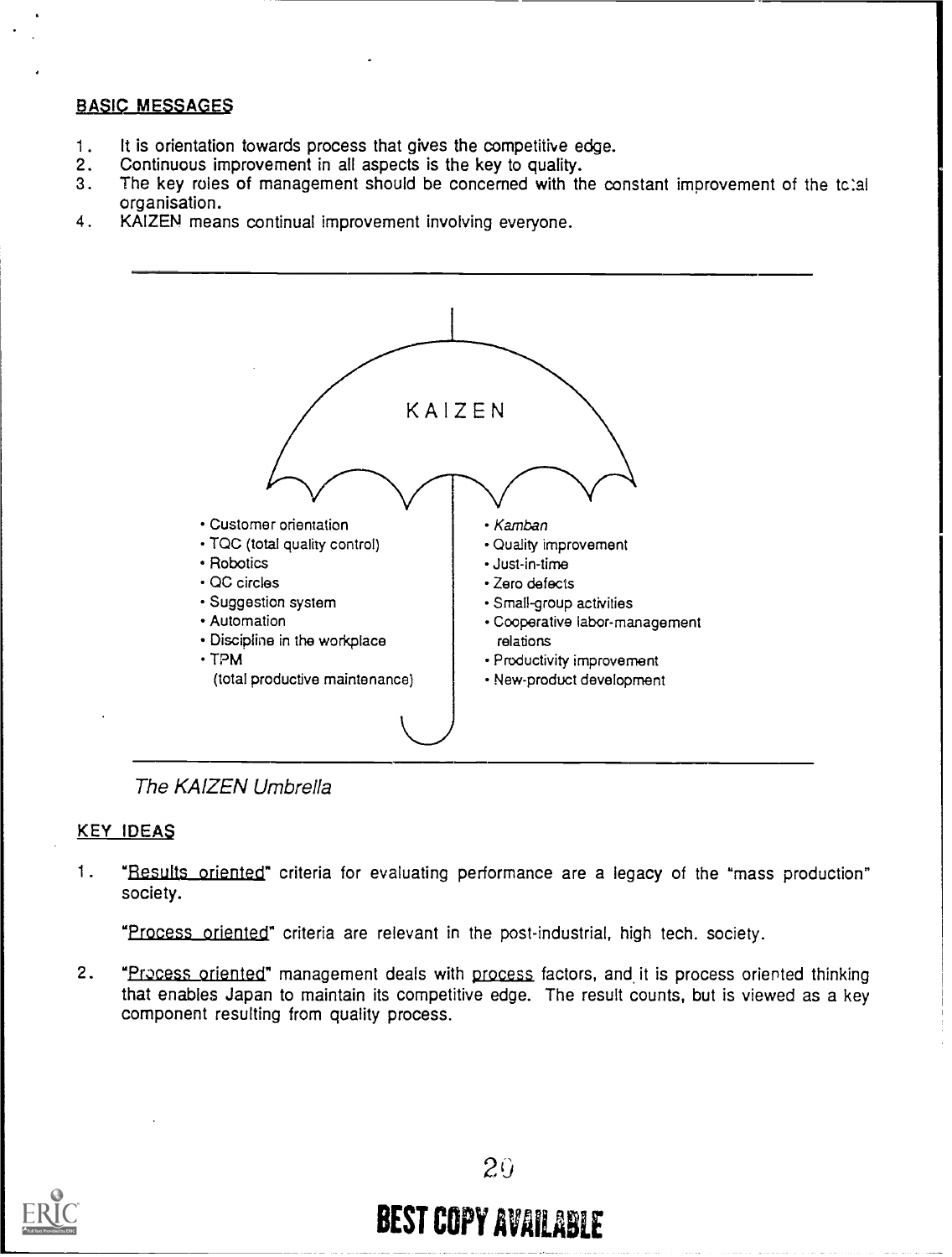#### KEY FEATURES OF KAIZEN

Contrasts: KAIZEN: undramatic, subtle, gradual improvement - a continuous process<br>
INNOVATION: dramatic, attention-gathering; "one-off" phenomenon dramatic, attention-gathering; "one-off' phenomenon

| Innovation (Australian)<br>KAIZEN (Japanese)<br>Short-term but dramatic<br>Long-term and long-<br>Effect<br>lasting but undramatic<br>Big steps<br>Pace<br>Small steps<br>Intermittent and non-<br>Timeframe<br>Continuous and<br>incremental<br>incremental<br>Abrupt and volatile<br>Gradual and constant<br>Change<br>Select few "champions"<br>Everybody<br>Involvement<br>Rugged individualism,<br>Collectivism, group<br>Approach<br>individual ideas and efforts<br>efforts, systems approach<br>Scrap and rebuild<br>Maintenance and<br>Mode<br>improvement<br>Technological break-<br>Conventional know-how<br>Spark<br>throughs, new inventions,<br>and state of the art<br>new theories<br>Requires large investment<br>Requires little investment<br>Practical<br>9.<br>but great effort to maintain<br>requirements<br>it<br>i t<br>Technology<br>10. Effort orientation<br>People<br>Results for profits<br>Process and efforts for<br>11. Evaluation criteria<br>better results<br>Better suited to fast-<br>Works well in slow-<br>12. Advantage<br>growth economy<br>growth economy |    |  |                               |
|------------------------------------------------------------------------------------------------------------------------------------------------------------------------------------------------------------------------------------------------------------------------------------------------------------------------------------------------------------------------------------------------------------------------------------------------------------------------------------------------------------------------------------------------------------------------------------------------------------------------------------------------------------------------------------------------------------------------------------------------------------------------------------------------------------------------------------------------------------------------------------------------------------------------------------------------------------------------------------------------------------------------------------------------------------------------------------------------------|----|--|-------------------------------|
|                                                                                                                                                                                                                                                                                                                                                                                                                                                                                                                                                                                                                                                                                                                                                                                                                                                                                                                                                                                                                                                                                                      |    |  |                               |
|                                                                                                                                                                                                                                                                                                                                                                                                                                                                                                                                                                                                                                                                                                                                                                                                                                                                                                                                                                                                                                                                                                      | 1. |  |                               |
|                                                                                                                                                                                                                                                                                                                                                                                                                                                                                                                                                                                                                                                                                                                                                                                                                                                                                                                                                                                                                                                                                                      | 2. |  |                               |
|                                                                                                                                                                                                                                                                                                                                                                                                                                                                                                                                                                                                                                                                                                                                                                                                                                                                                                                                                                                                                                                                                                      | 3. |  |                               |
|                                                                                                                                                                                                                                                                                                                                                                                                                                                                                                                                                                                                                                                                                                                                                                                                                                                                                                                                                                                                                                                                                                      | 4. |  |                               |
|                                                                                                                                                                                                                                                                                                                                                                                                                                                                                                                                                                                                                                                                                                                                                                                                                                                                                                                                                                                                                                                                                                      | 5. |  |                               |
|                                                                                                                                                                                                                                                                                                                                                                                                                                                                                                                                                                                                                                                                                                                                                                                                                                                                                                                                                                                                                                                                                                      | 6. |  |                               |
|                                                                                                                                                                                                                                                                                                                                                                                                                                                                                                                                                                                                                                                                                                                                                                                                                                                                                                                                                                                                                                                                                                      | 7. |  |                               |
|                                                                                                                                                                                                                                                                                                                                                                                                                                                                                                                                                                                                                                                                                                                                                                                                                                                                                                                                                                                                                                                                                                      | 8. |  |                               |
|                                                                                                                                                                                                                                                                                                                                                                                                                                                                                                                                                                                                                                                                                                                                                                                                                                                                                                                                                                                                                                                                                                      |    |  | but little effort to maintain |
|                                                                                                                                                                                                                                                                                                                                                                                                                                                                                                                                                                                                                                                                                                                                                                                                                                                                                                                                                                                                                                                                                                      |    |  |                               |
|                                                                                                                                                                                                                                                                                                                                                                                                                                                                                                                                                                                                                                                                                                                                                                                                                                                                                                                                                                                                                                                                                                      |    |  |                               |
|                                                                                                                                                                                                                                                                                                                                                                                                                                                                                                                                                                                                                                                                                                                                                                                                                                                                                                                                                                                                                                                                                                      |    |  |                               |

(from Imai 1986)

"Western" management emphases:

- ( <sup>1</sup> ) lack o; an improvement philosophy
- ( 2 ) no system to reward efforts for improvement
- $(3)$  improvement by innovation creates an increased emphasis on financial accounting, which in turn forces managers to account for every action proposed in short term "Return on Investment" data. This type of system does not lend itself to building a favourable climate for improvement.

KAIZEN requires: sharing, caring, commitment, communication, leadership based on personal experience and conviction (not authority, age or task).

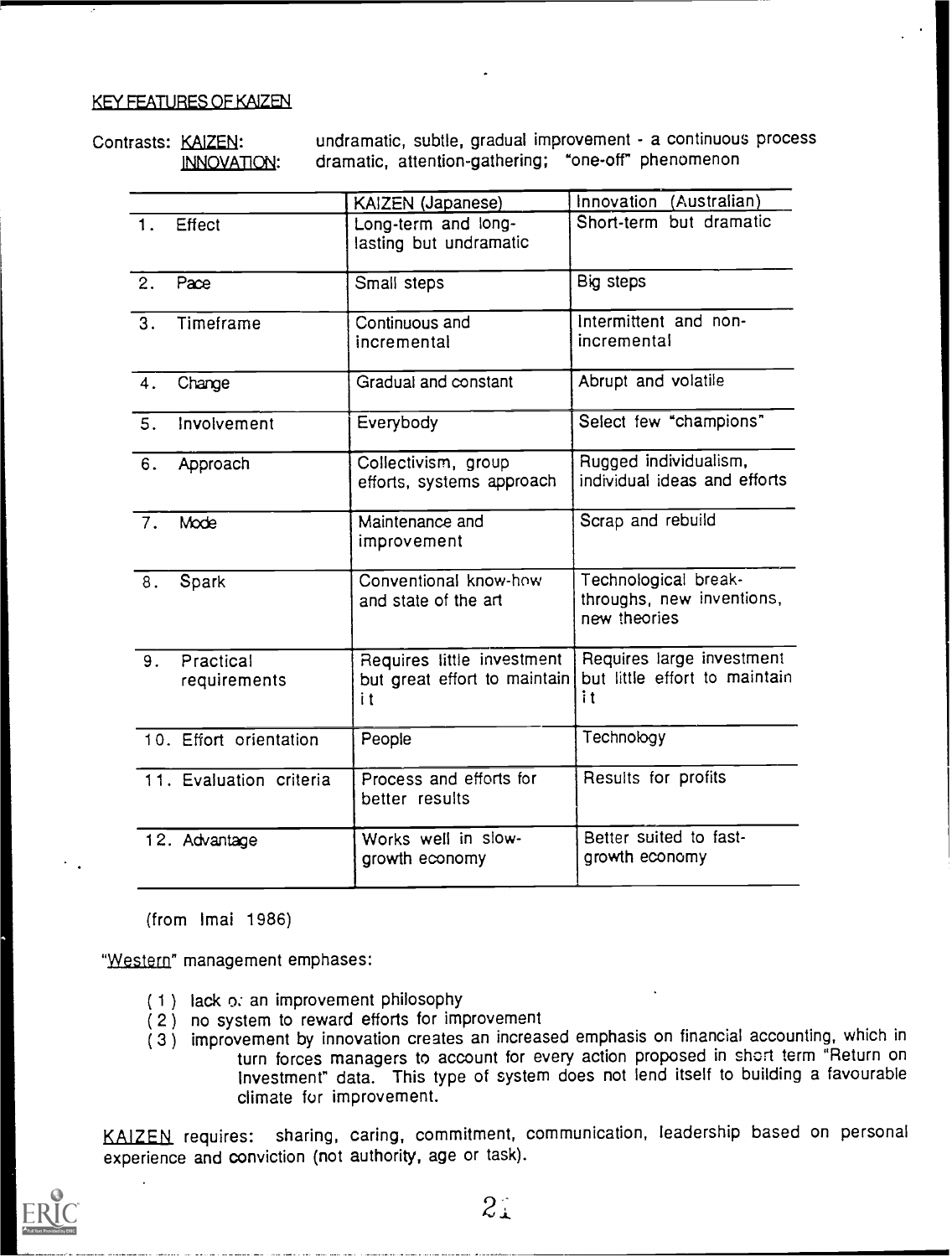#### KAIZEN through Total Quality Control (TQC)

TQC provides a systematic and statistical approach to continual improvement problem solving (KAIZEN).

Concepts to TQC: Speak with Data Quality First, not Profit First Manage the Previous Process (Manage "upstream") The Next Process Is the Customer Customer Oriented Quality, Not Organisation Orientation Quality TQC Starts with Training, and Ends with Training Cross Functional Management Required Use the "Plan-Do-Action-Check" PDCA Cycle Use the QC Story to Persuade Others Standardise the Result KAIZEN at Crossroots Level

|                         | Management-<br>Oriented KAIZEN                                         | Group-Oriented<br>KAIZEN                    | Individual-Oriented<br><b>KAIZEN</b> |
|-------------------------|------------------------------------------------------------------------|---------------------------------------------|--------------------------------------|
| Tools                   | Seven Statistical<br>Tools                                             | Seven Statistical<br>Tools                  | Common sense                         |
|                         | <b>New Seven Tools</b>                                                 | New Seven Tools                             | Seven Statistical<br>Tools           |
|                         | Professional Skills                                                    |                                             |                                      |
| Involves                | Managers and<br>professionals                                          | QC-circle (group)<br>members                | Everybody                            |
| Cycle (period)          | Lasts for the<br>duration of the<br>project                            | Requires four or five<br>months to complete | Anytime                              |
| Achievements            | As many as<br>management chooses                                       | Two or three per<br>year                    | Many                                 |
| Supporting system       | Line and staff<br>project team                                         | Small-group<br>activities                   | Suggestion system                    |
|                         |                                                                        | QC circles                                  |                                      |
|                         |                                                                        | Suggestion system                           |                                      |
| Implementation<br>costs | Sometimes requires<br>small investment to<br>implement the<br>decision | Mostly inexpensive                          | Inexpensive                          |
| Result                  | New system and<br>facility<br>improvement                              | Improved work<br>procedure                  | On-the-spot<br>improvement           |
|                         |                                                                        | Revision of standard                        |                                      |

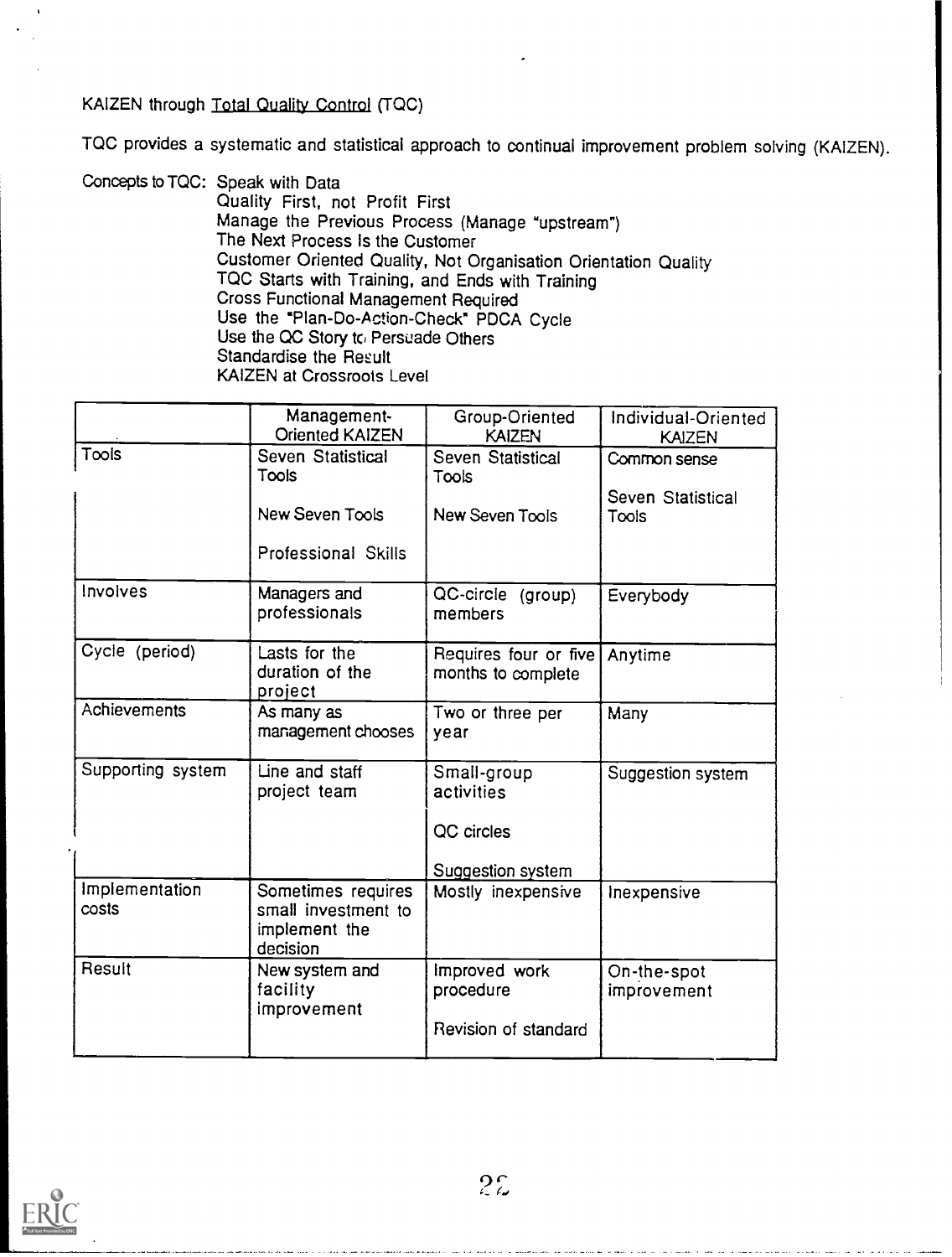| <b>Booster</b> | Improvement in<br>managerial          |                                    | Morale improvement   Morale improvement |
|----------------|---------------------------------------|------------------------------------|-----------------------------------------|
|                | performance                           | Participation                      | KAIZEN awareness                        |
|                |                                       | Learning experience                | Self-development                        |
| Direction      | Gradual and visible<br>improvement    | Gradual and visible<br>improvement | Gradual and visible<br>improvement      |
|                | Marked upgrading of<br>current status |                                    |                                         |

Each manager must develop:

P Criteria (check points) - "measures" - process oriented R Criteria (control points) - "goals" - results oriented

Some examples of P Criteria, as applied to Quality Circles [quality Circles are directed towards improvement in the workplace, and need evaluation through P Criteria to sustain long term life.]

Appropriate P Criteria: No of meetings held/month No of problems solved No of reports submitted Do efforts lead to improved work standards? Participation rate Are issues of safety, quality, cost considered in solutions? Is organisation's current situation considered?

Areas for Active Suggestion Systems:

Improvement in one's own work Savings in energy, material, other resources Improvements in the working environment (eg cleanliness, safety, appearance) Improvements in equipment and processes Improvements in clericaVoffice work Improvements in product quality Ideas for New Products Customer Service and Customer Relations **Other** 

#### **SUMMARY**

True long term quality comes from the human resources of an organisation. Management's role is to create and lead a total quality environment. Evaluation in this environment is heavily based on Process factors rather than Result or output factors.



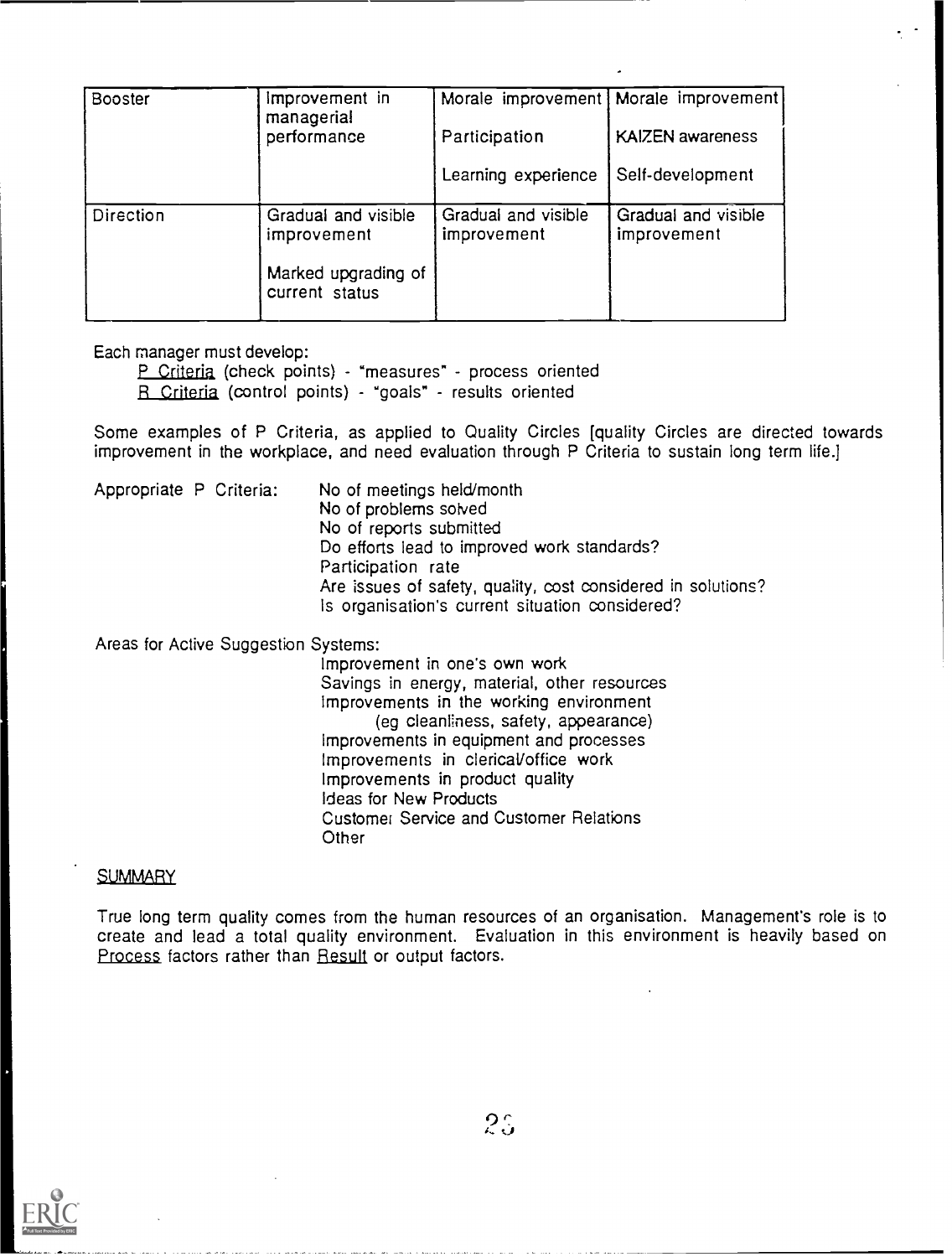DEMING'S 14 POINTS FOR QUALITY IMPROVEMENT

CREATE CONSTANCY OF PURPOSE

ADOPT THE NEW PHILOSOPHY

REQUIRE STATISTICAL EVIDENCE

LONG TERM SUPPLY RELATIONSHIPS

STATISTICAL METHODS TO IMPROVE

TRAINING ON THE JOB

IMPROVE SUPERVISION

DRIVE OUT FEAR

BREAK DOWN ORGANISATIONAL BARRIERS

ELIMINATE ARBITRARY NUMERICAL GOALS, POSTERS AND SLOGANS

LOOK CAREFULLY AT WORK STANDARDS

SIMPLE BUT POWERFUL STATISTICAL METHODS

RETAINING PEOPLE IN NEW SKILLS

PUSH EVERY DAY ON THE ABOVE THIRTEEN POINTS

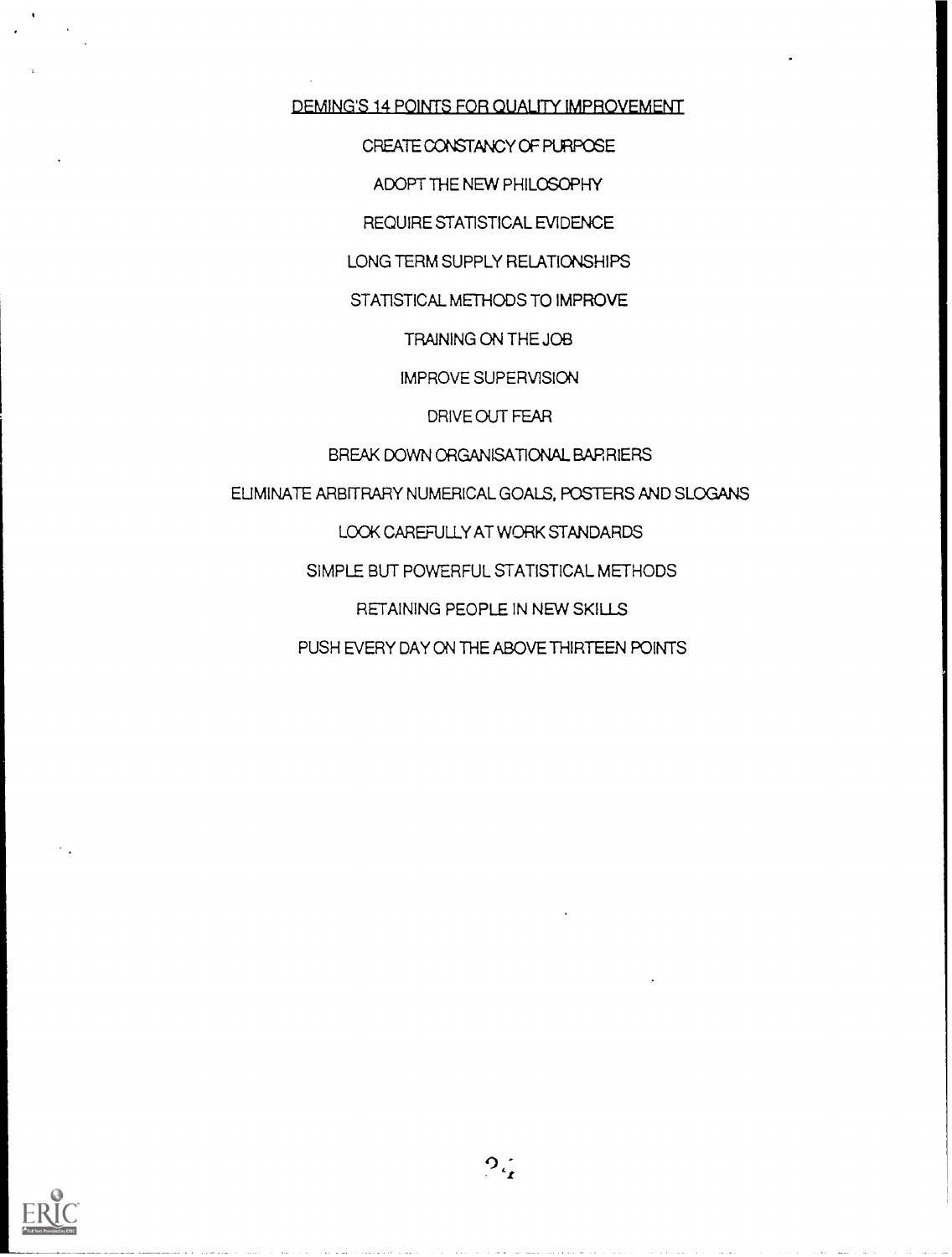#### QUALITY IN FINANCIAL SERVICES

#### Initial Requirements Define customers

- . Service quality is a complex thing which cannot separate production from delivery of product (eg a teller providing cash withdrawal)
- Customers view service quality from their expectation levels
- Services are intangible, but can be created, experienced or participated in by customers
- Service cannot be stored as an inventory (ie marketing and production are combined)
- · Customer feedback is a useful source of continuous improvement
- **Employee satisfaction** is closely linked to customer satisfaction especially that of customer service personnel

#### Key Management Requirements:

- . What specific features will be labelled "high quality" for customers?
- What service attributes are required to meet customer needs?
- What levels of performance on these features are required?

#### Evaluating Perceived Service Quality:

- Beliability = consistency of performance + dependability of service quality
- Responsiveness = provision of timely service(s)
- Competence = required skills and knowledge to perform the service
- $\triangle$  Access = approachability and ease of contact
- Courtesy = politeness and respect
- Communications = keeping customers informed
- Credibility = trustworthiness + believability + customers' interests
- $\cdot$  Security = physical + financial freedom and confidentiality
- Understanding/Knowing the Customer = recognition, knowing specific requirements
- Tangibles = appearance, cleanliness, facilities, tools and equipment

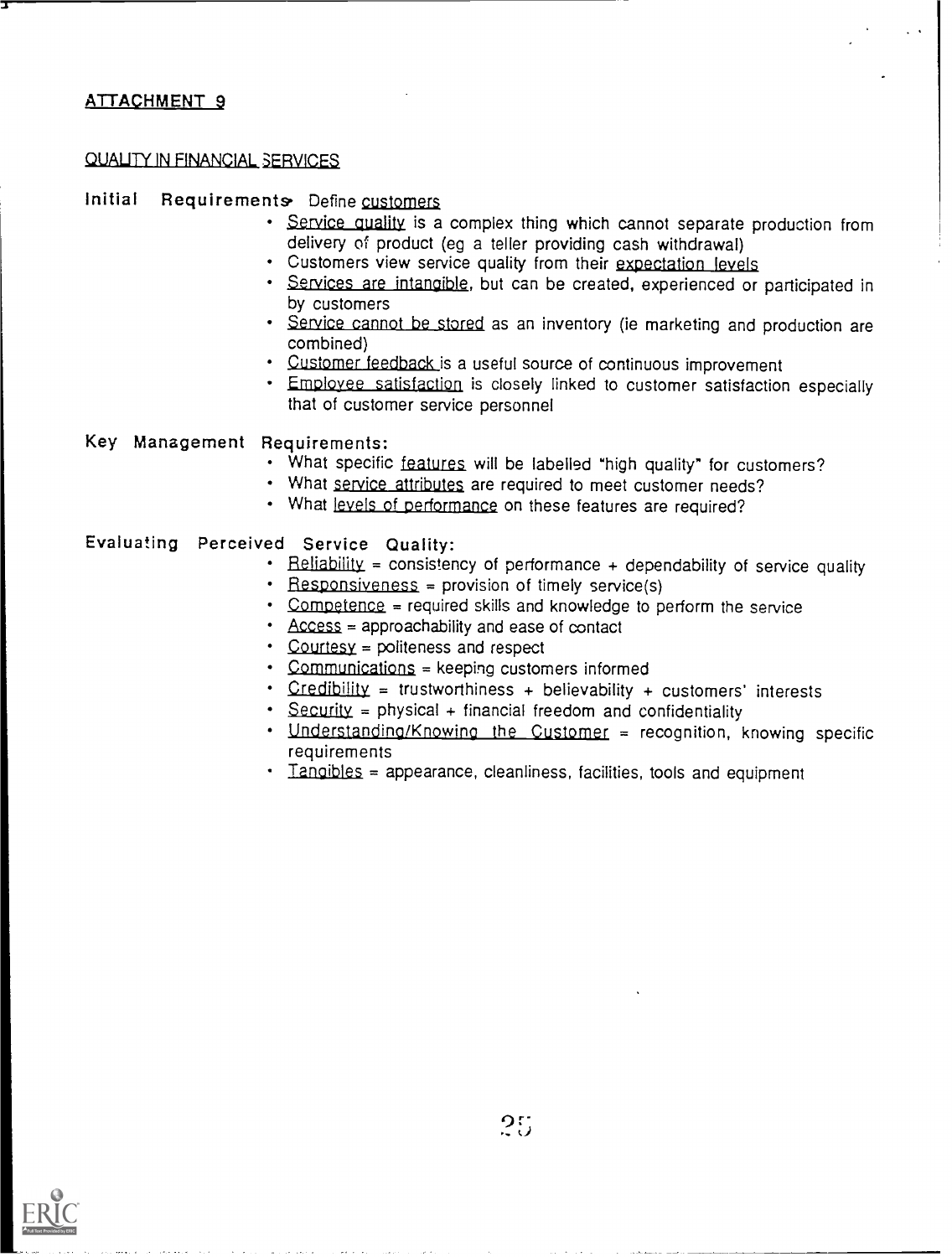#### FACTORS WHICH PRODUCE EDUCATIONAL ACHIEVEMENT

#### References

Chubb J, Moe T, Politics. Markets and America's Schools. Brookings Institute, Washington, 1990. Discussed by Wilson J in The New Republic. October 8, 1990, 39-42 National Training Board, National Competency Standards: Policy and Guidelines. NTN, Canberra, 1 991 NBEET, Credit Transfer: A Discussion Paper. Canberra NBEET 1989 NBEET, Employment and Skills Formation Council: The Recognition of Vocational Training and Learning. Canberra NBEET 1990 Schools Council, Teacher Quality: An Issues Paper. Canberra NBEET 1989 Schools Council, Public Responses to the Issues Paper on Teacher Quality. Canberra NBEET 1990

#### ANALYSIS OF FACTORS WHICH PRODUCE EDUCATIONAL ACHIEVEMENT

- 1. Teacher training: Trained teachers do count but not length of preservice training. OJT supported as a preferred methodology/approach
- 2. Class size significance < 15 improvement > 70 decrease {25 - 50} no difference
- 3. Instructional material investment

| Significant  |     | Not Significant |
|--------------|-----|-----------------|
| <b>Books</b> |     | Computers       |
| Paper        | not | <b>Videos</b>   |
| Blackboard   |     |                 |
| Library      |     |                 |

Being taught in mother tongue

- 4. School Curriculum general skills/academic outcomes
- 5. Workplace Training specific vocational skills
- 6. Examinations monitor school quality
- 7. Healthy, well fed children
- 8. Number of hours spent in learning

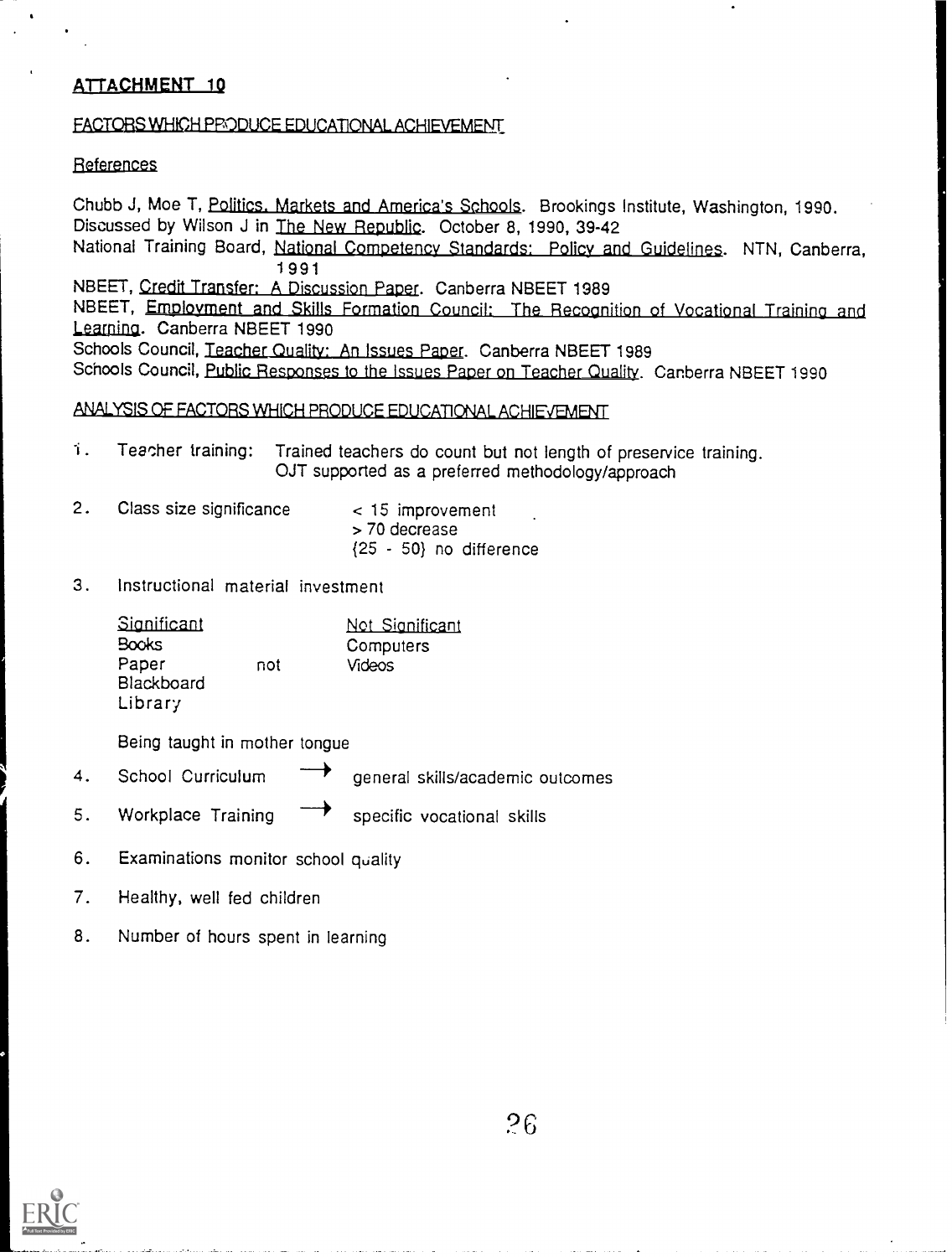#### FACTORS WHICH PRODUCE EDUCATIONAL ACHIEVEMENT

#### References

Chubb J, Moe T, Politics. Markets and America's Schools. Brookings Institute, Washington, 1990. Discussed by Wilson J in The New Republic. October 8, 1990, 39-42 National Training Board, National Competency Standards: Policy and Guidelines. NTN, Canberra, 1 9 9 1 NBEET, Credit Transfer: A Discussion Paper. Canberra NBEET 1989 NBEET, Employment and Skills Formation Council: The Recognition of Vocational Training and Learning. Canberra NBEET 1990 Schools Council, Teacher Quality: An Issues Paper. Canberra NBEET 1989 Schools Council, Public Responses to the Issues Paper on Teacher Quality. Canberra NBEET 1990 Is Council, Teacher Quality: An Issues Paper. Canberra NBEET 1989<br>Is Council, <u>Public Responses to the Issues Paper on Teacher Quality</u>. Canberra NE<br>SIS OF FACTORS WHICH PRODUCE EDUCATIONAL ACHIEVEMENT

- 1. Teacher training: Trained teachers do count but not length of preservice training. OJT supported as a preferred methodology/approach
- 2. Class size significance < 15 improvement > 70 decrease {25 - 50} no difference
- 3. Instructional material investment

| Significant<br><b>Books</b><br>Paper<br>Blackboard | not | Not Significant<br>Computers<br>Videos |
|----------------------------------------------------|-----|----------------------------------------|
| Library                                            |     |                                        |

Being taught in mother tongue

- 4. School Curriculum tongue<br>------<br>general skills/academic outcomes general skills/academic outcomes<br>
specific vocational skills
- 5. Workplace Training specific vocational skills
- 6. Examinations monitor school quality
- 7. Healthy, well fed children
- 8. Number of hours spent in learning